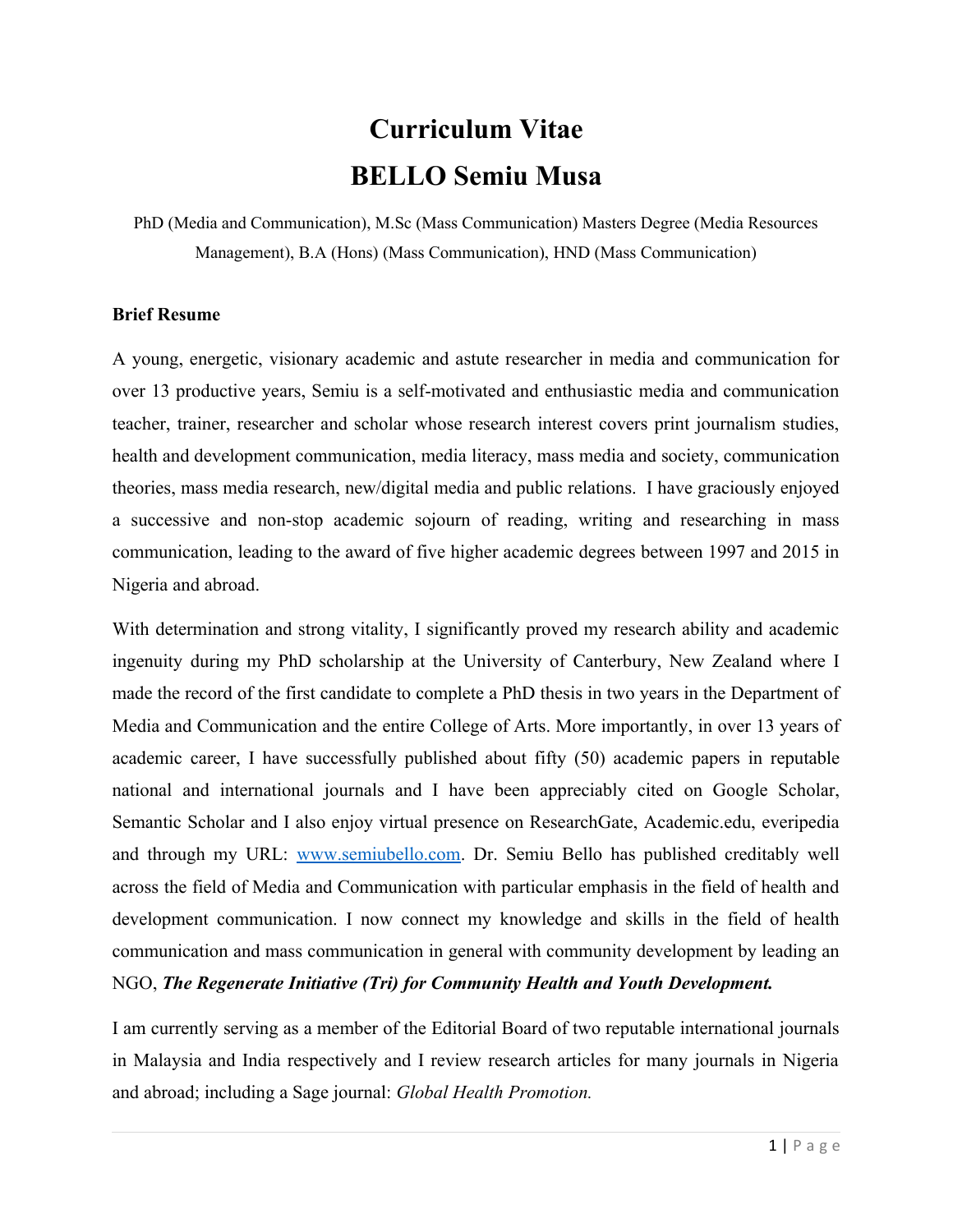### **My key skills**

- Excellent pedagogical experience in teaching in the field of media and communication
- Excellent research skills and experience in the field of media and communication
- Excellent experience in curriculum planning and development in media and communication
- Excellent experience in supervision of thesis at the undergraduate and postgraduate levels
- Considerable experience in reviewing articles for reputable journals
- Strong ability in networking, collaboration and team building
- Strong motivational skills and sound ability in mentoring students and other younger colleagues
- Strong ability in organisational management to achieve organisational goal and objectives in the face of scarce resources
- Excellent communication skills and interpersonal interaction among colleagues and people in general
- Strong leadership and managerial skills, within and outside the University system
- Excellent skills and experience in community mobilisation and development
- Excellent skills in conceptualisation of ideas in solving problems and driving projects
- Excellent skills in various forms of professional writing such as project proposal, business proposal, position paper, advertorial and biography.

#### **My Uniqueness**

- A teacher, character builder and mind moulder
- An excellent media and communication researcher
- A human manager of distinction and seasoned leader
- A skilled and professional speaker, prolific writer and excellent communicator
- A community mobiliser and advocate
- A networker, strong collaborator and team builder
- A thinker, an analyst and problem solver
- An innovator, a practicalist and role model
- A corporate strategist, and seasoned organizational manager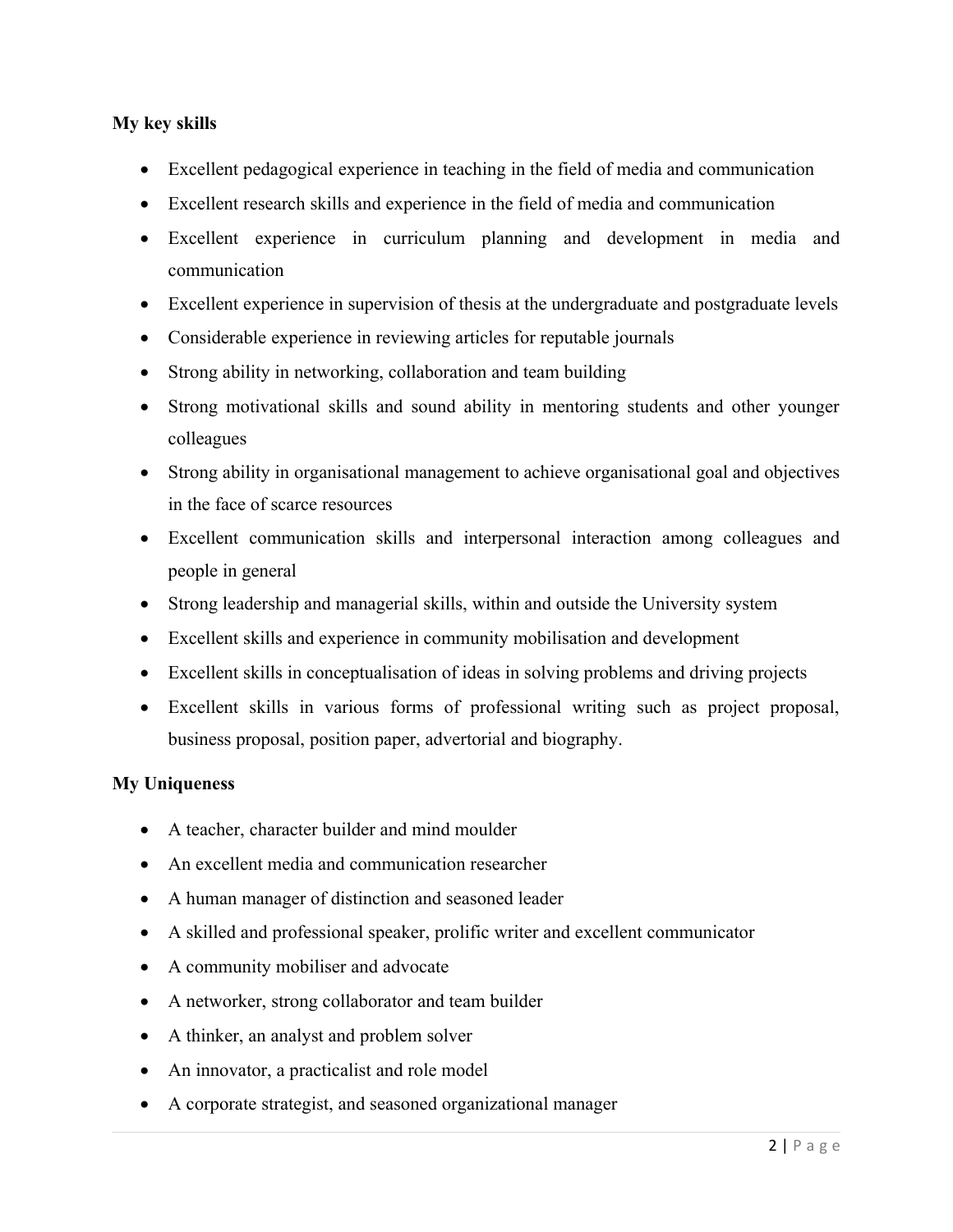# **PERSONAL PROFILE**

| Name:                    | <b>BELLO</b> Semiu Musa                                      |  |  |
|--------------------------|--------------------------------------------------------------|--|--|
| Gender:                  | Male                                                         |  |  |
| Date and place of Birth: | 23rd Feb, 1976 (Sagamu)                                      |  |  |
| <b>Marital Status:</b>   | Married                                                      |  |  |
| No. and ages of Children | (5): 14, 13, 8, 6 & 4                                        |  |  |
| Nationality:             | Nigerian                                                     |  |  |
| State of Origin:<br>Ogun |                                                              |  |  |
| Local Government Area:   | Sagamu                                                       |  |  |
| Home Town:               | Sagamu                                                       |  |  |
| Home Address:            | 1, Musa Aina Estate Ajegunle,                                |  |  |
|                          | Sagamu Ogun State Nigeria                                    |  |  |
| Postal Address:          | P.O. Box 1224 Sagamu, Ogun State                             |  |  |
|                          | Nigeria                                                      |  |  |
| Website:                 | www.semiubello.com                                           |  |  |
| E-mail Address:          | boldsteptoprof@gmail.com                                     |  |  |
|                          | semiuolabello@gmail.com                                      |  |  |
| Phone No.:               | +2348030466019                                               |  |  |
| Skype ID:                | semiuolabello                                                |  |  |
| WhatsApp:                | +2348030466019                                               |  |  |
| Google Scholar:          | https://scholar.google.com/citations?user=Rni0hecAAAAJ&hl=en |  |  |

# **ACADEMIC QUALIFICATIONS**

| i.    | Doctor of Philosophy (PhD), Media and Communication | 2015 |
|-------|-----------------------------------------------------|------|
| ii.   | Master of Science (M.Sc), Mass Communication        | 2012 |
| iii.  | Master in Media Resources Management (MMRM)         | 2010 |
| iv.   | Bachelor of Arts (B.A (Hons)), Mass Communication   | 2007 |
| V.    | Higher National Diploma (HND), Mass Communication   | 2003 |
| vi.   | National Diploma (ND), Mass Communication           | 2000 |
| vii.  | West African Secondary School Certificate           | 1994 |
| viii. | Primary School Leaving Certificate                  | 1988 |
|       |                                                     |      |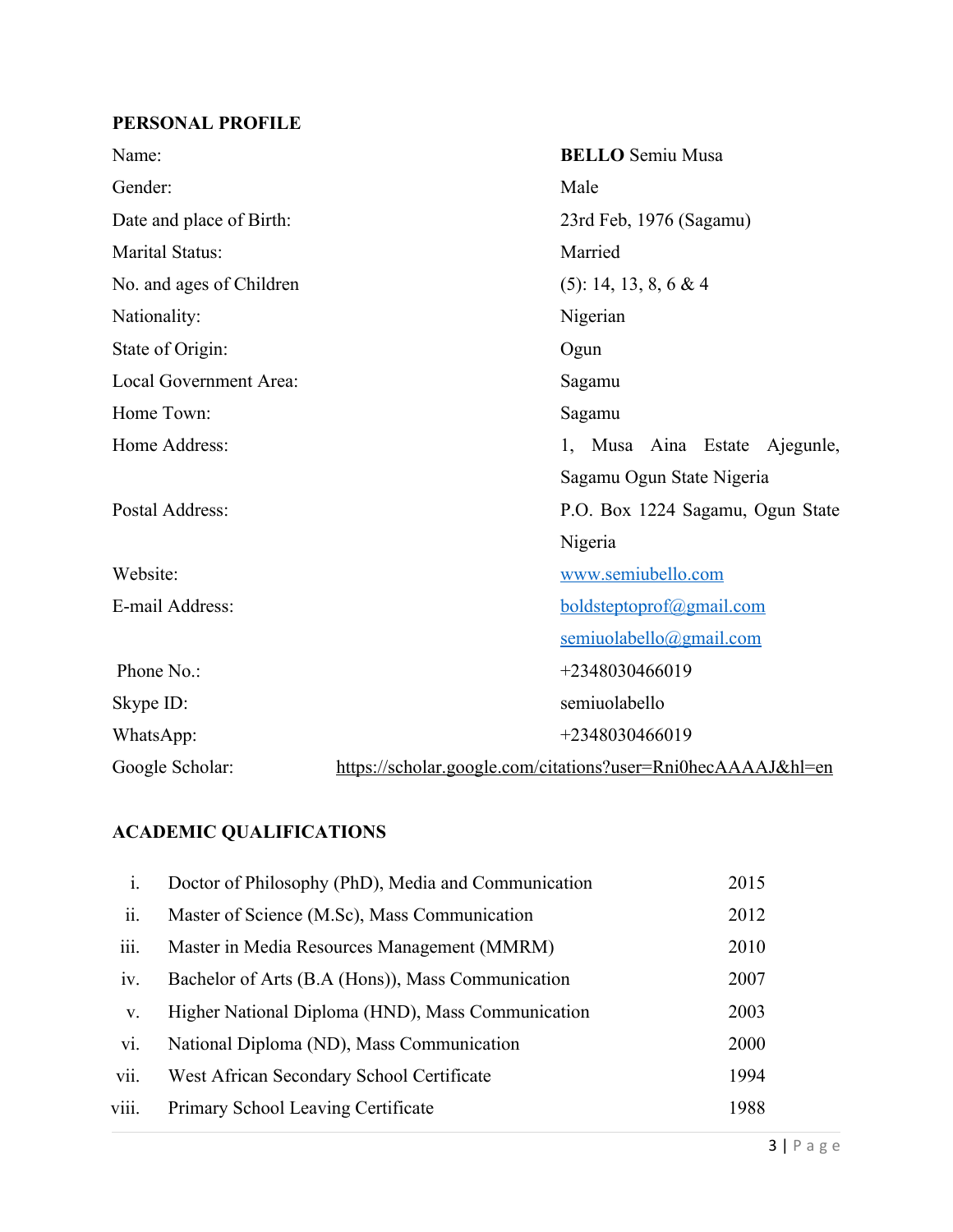### **INSTITUTIONS ATTENDED**

| $\mathbf{i}$ . | University of Canterbury, Christchurch New Zealand | 2013-2015 |
|----------------|----------------------------------------------------|-----------|
| ii.            | University of Lagos, Akoka, Nigeria                | 2008-2012 |
| iii.           | University of Ibadan, Oyo State, Nigeria           | 2007-2010 |
| 1V.            | Olabisi Onabanjo University, Ago Iwoye, Ogun State | 2004-2007 |
| V.             | Moshood Abiola Polytechnic Abeokuta, Ogun State    | 2000-2002 |
| vi.            | Moshood Abiola Polytechnic Abeokuta, Ogun State    | 1997-1999 |
| vii.           | Ofin High School Sagamu, Ogun State                | 1989-1994 |
| viii.          | Local Government Primary School 1 Ijagba Sagamu    | 1983-1988 |

#### **MENTORSHIP HISTORY AND TRAININGS ACQUIRED**

#### **My mentors and skills acquired from them**

- i. Professor Lai Oso: Lagos State University, Nigeria (1997 till date). Academic and research training in mass communication, research skills and academic leadership and management training
- ii. Professor Bolanle Akeredelu-Ale: Federal University of Agriculture Abeokuta, Nigeria (2008 till date). Academic leadership training and management skills
- iii. Professor Linda Jean Kenix: University of Canterbury, New Zealand (2013 till date). Academic and research training in media and communication, health communication, qualitative and quantitative analysis skills and general academic writing skills
- iv. Professor Donald Matheson: University of Canterbury, New Zealand (2013 till date): Training on academic and research skills
- v. Dr. Babak Bahardor: University of Canterbury, New Zealand (2014 till date). Training on Survey Research method and academic writing skills
- vi. Professor Ahmed Adedeji: Olabisi Onabanjo University Ago Iwoye (1997 till date). Health research capacity development, leadership/management skills and motivational skills
- vii. Professor Victor Ayedun Aluma: University of Jos, Nigeria (2008 till date): Research skills, presentation skills and academic leadership training and management skills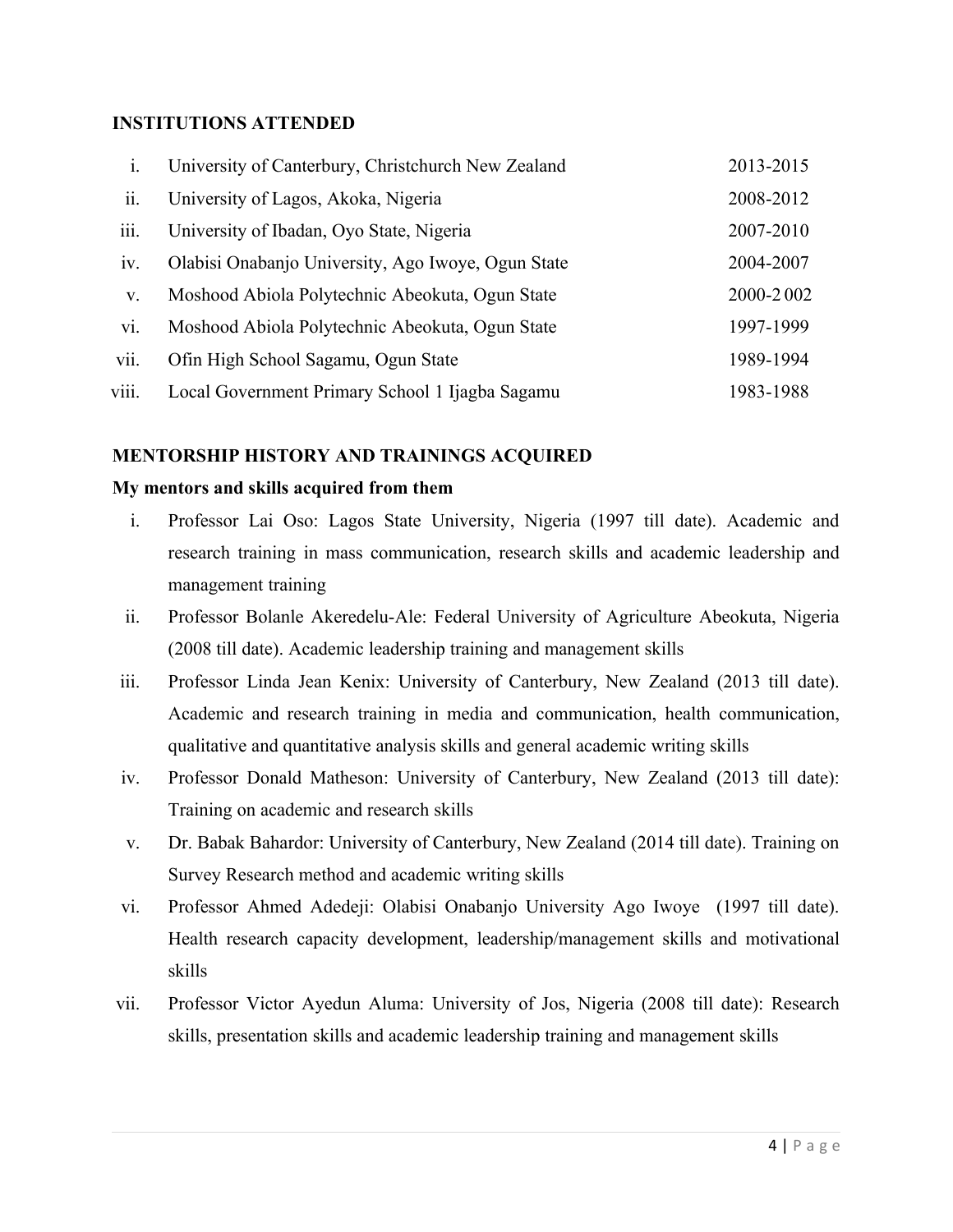viii. Associate Professor Dele Odunalmi: Olabisi Onabanjo University Ago Iwoye (2004- till date). Research capacity development, leadership/management skills and public communication

#### **My mentees and skills provided**

- i. Abdullah Salaudeen (2021 till date): Research training, teaching methodology and approach in media and communication, academic writing training and academic publication training.
- ii. Yunus Shittu (2021 till date): Research training, teaching methodology and approach in media and communication, , academic writing training and academic publication training.
- iii. Ibrahim Yunus (2018 till date): Research training, teaching methodology and approach in media and communication, academic writing training and academic publication training.
- iv. Adekunle Adebayo (2018 till date): Research training, teaching methodology and approach in media and communication, academic writing training and academic publication training.
- v. Biodun Eleshinloye (2016 till date). Research training, in-depth interview skill, academic writing training and academic publication training.
- vi. Halimat Okunlola-Badmos (2016 till date). Research training, in-depth interview skill, academic writing training academic publication training.
- vii. Ngozi Marion Emmanuel (2016 till date). Research training, in-depth interview skill, academic writing training and academic publication training.
- viii. Jamiu Folarin (2000 till date): Academic orientation, scholarship training and academic collaboration which resulted in the joint-authorship of a journal article.
- ix. Aminat Adejola-Bello (2009-2014). Scholarship training and academic writing skills, which resulted in joint authorship of three journal articles.
- x. Benjamin Adeoye (2014). PhD research assistance-ship. Training on content analysis research method and general insights into academic research
- xi. Kemisola Abolarinwa (2013-2016). Academic orientation and reinstatement of studentship after initial exit or drop from the university in 200 level of mass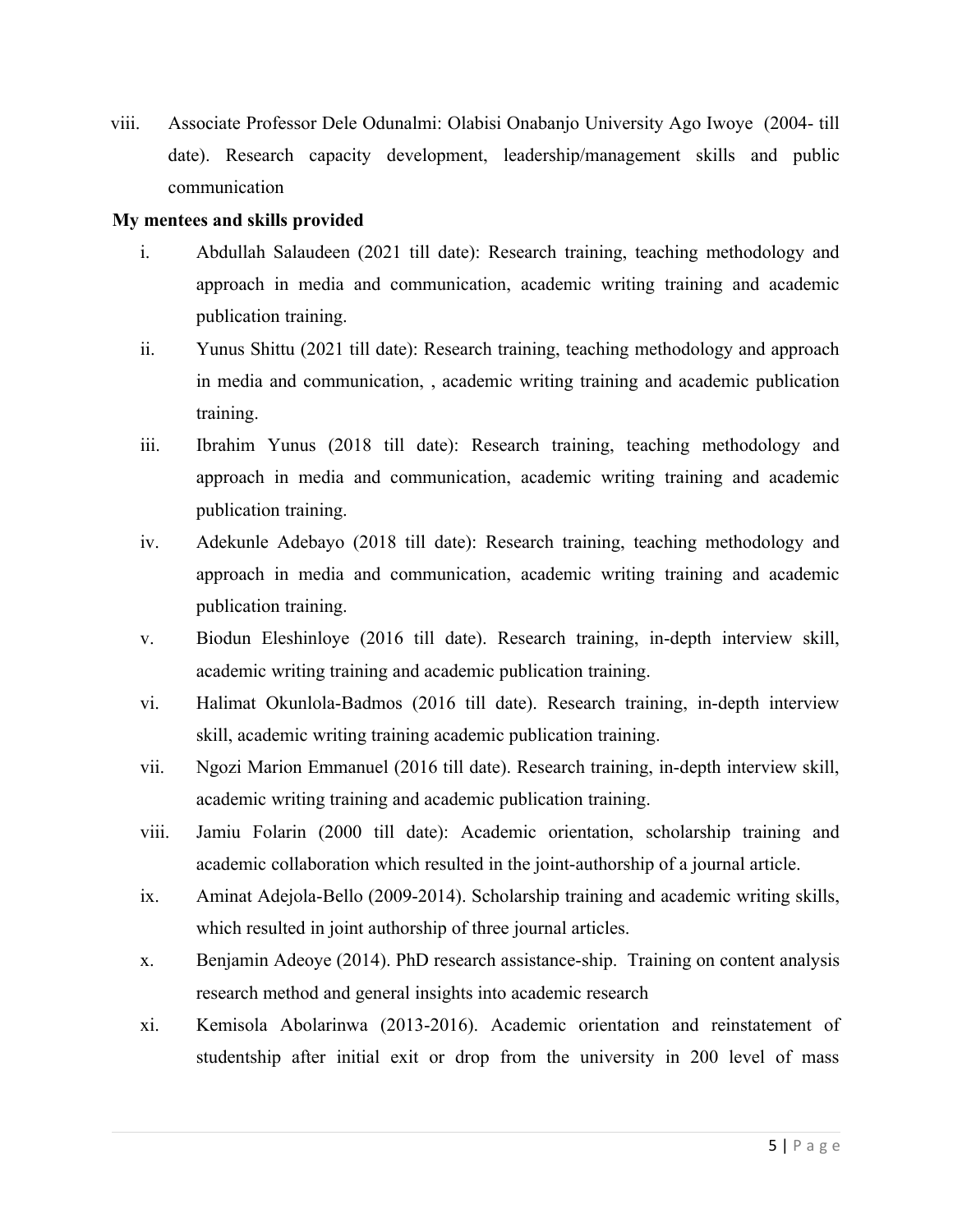communication studies. Kemisola later graduated in 2016 with CGPA of 4.28 (Second Class Upper Division).

# **CAREER HISTORY/WORK EXPERIENCE**

### **POSITION DESIRED: ASSOCIATE PROFESSOR/READER**

| $\mathbf{i}$ . | Senior Lecturer: Kwara State University Malete, Kwara State Nigeria                  | 2021 till |  |
|----------------|--------------------------------------------------------------------------------------|-----------|--|
|                | date                                                                                 |           |  |
| ii.            | Lecturer 1: Kwara State University Malete, Kwara State Nigeria                       | 2018-2021 |  |
| iii.           | Lecturer 11: Olabisi Onabanjo University, Department of Mass Communication, Ago      |           |  |
|                | Iwoye, Ogun State, Nigeria                                                           | 2012-2018 |  |
| iv.            | Senior Lecturer: International College of Health Sciences and Liberal Arts (ICHSLA)  |           |  |
|                | School of Liberal Arts Studies (Adjunct Lecturer)                                    | 2015-2016 |  |
| V.             | Lecturer: University of Canterbury, Department of Media and Communication            | 2015      |  |
| vi.            | Lecturer 1 (Last Position held in 2012): Department of Mass Communication, Crescent  |           |  |
|                | University, Abeokuta, Nigeria                                                        | 2008-2012 |  |
| vii.           | Lecturer 1: Tai Solarin University of Education, Department of Sociological Studies, |           |  |
|                | Mass Communication Unit: (Adjunct Lecturer)                                          |           |  |
|                | 2011-2012                                                                            |           |  |
| viii.          | Lecturer and Researcher: International Institute of Journalism, Abeokuta Centre,     |           |  |
|                | (Affiliated to University of Maiduguri) (Postgraduate Class)                         | 2009-2010 |  |
| ix.            | Lecturer and Researcher (Part Time): Department of Mass Communication, Moshood       |           |  |
|                | Abiola Polytechnic, Abeokuta Nigeria                                                 | 2008-2011 |  |
| X.             | Teacher: Sagamu High School, Sagamu                                                  |           |  |
|                | English Language, Literature in English and Oral English                             | 2005-2008 |  |
| xi.            | Lecturer: S-TEE Associates in Conjunction with OSU Consults                          | 2004-2005 |  |
|                | Department of Mass Communication (Sagamu and Ijebu Ode Study Centres)                |           |  |
| xii.           | Community Secondary School Obeleagu Umana, Enugu State                               |           |  |
|                | Ezeagu Local Government, Enugu State English Language Teacher                        |           |  |

(NYSC Place of Primary Assignment) 2003–2004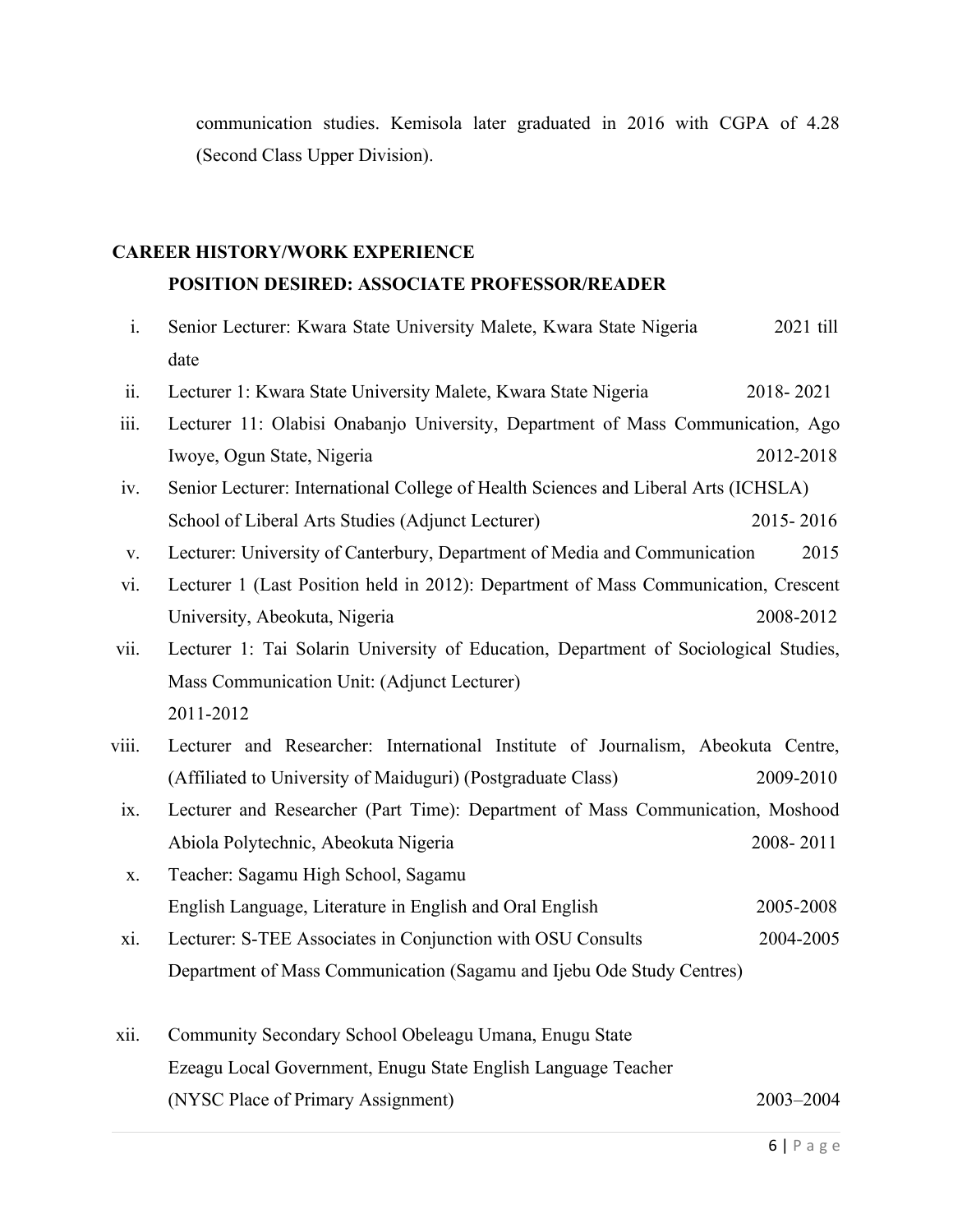#### **AWARDS, GRANTS AND DISTINCTION**

- i. Federal Government of Nigeria Scholarship accessed through Olabisi Onabanjo University, Ago Iwoye: Tertiary Education Trust Fund (TETFund) for PhD Studies at the University of Canterbury Christchurch New Zealand. 2013
- ii. University of Canterbury Contestable Research Grant to attend the Annual Conference of International Association of Media and Communication Researchers (IAMCR) held in Hyderabad India. 2014
- iii. University of Canterbury Contestable Research Grant to attend the Annual Conference of Australia and New Zealand Communication Association (ANZCA) held in Queenstown New Zealand. 2015
- iv. University of Canterbury Contestable Research Grant to attend the Annual Conference of Journalism Education Association of New Zealand (JEANZ) held at Massey University, Wellington New Zealand. 2015

#### **Theses/Dissertations:**

- i. Bello, Semiu (2015): Newspaper Coverage of Health Issues in Nigeria: The Frequency of Reporting HIV/AIDS, Malaria and Polio and the Effect of Seeking Health Information on the Health Behaviours of Newspaper Readers. A PhD Thesis Submitted to the Department of Media and Communication, University of Canterbury Christchurch New Zealand. 2015
- ii. Bello, Semiu (2011): Evaluation of Health Programmes on Radio in Preventing and Reducing Malaria in Ogun State: A Case Study of Sagamu Local Government Area. An M.Sc Dissertation Submitted to the Department of Mass Communication, University of Lagos, Akoka, Lagos, Nigeria. 2011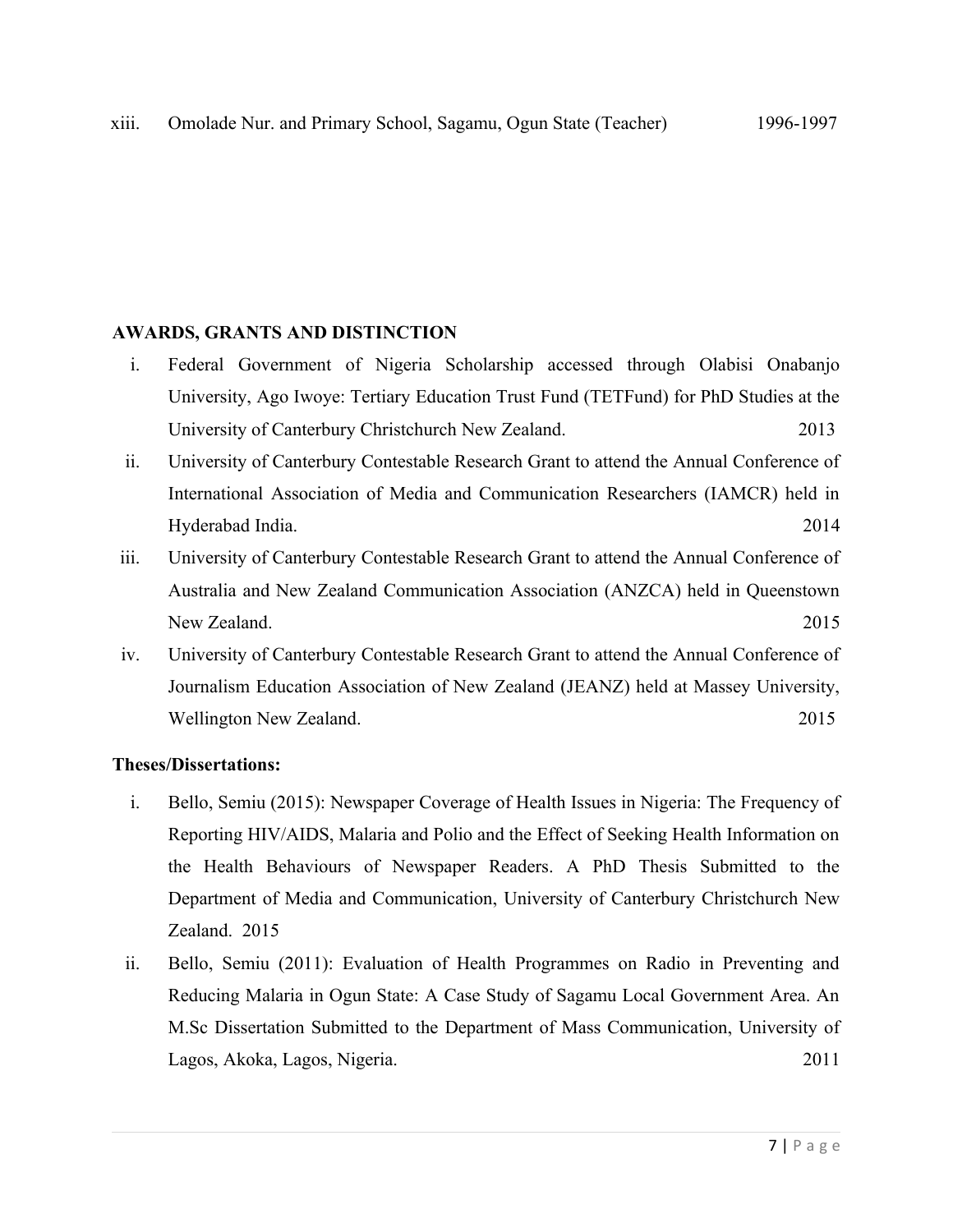- iii. Bello, Semiu (2010) Evaluation of Newspaper as a Learning Resource for Secondary School Students: A Master Dissertation Submitted to Abadina Media Resources Centre, University of Ibadan, Ibadan, Nigeria. 2010
- iv. Bello, Semiu (2003): The Effect of Interpersonal Communication in Election Process: A Case Study of 2003 General Elections in Sagamu Local Government. A B.A (Hons) thesis submitted to the Department of Mass Communication, Olabisi Onabanjo University, Ago Iwoye, Nigeria. 2007
- v. Bello, Semiu (2002): September 11: The Role of Media in Propaganda War. An HND Project submitted to the Department of Mass Communication, Moshood Abiola Polytechnic, Abeokuta, Nigeria. 2002

#### **ACADEMIC PUBLICATIONS**

- 1. Odunlami Dele & Bello Semiu (In press). Newspaper and Magazine trends in Nigeria: History, Politics and Economy (**Chapter contribution**) (TETFund Book Project)
- 2. Folarin, Jamiu, Adesina, Kola, Odunlami, Dele Odunlami & **Bello, Semiu** (In press) Hybrid approach to puncturing political disinformation bubble ahead of 2023 General Elections in Nigeria (**Chapter contribution**)
- 3. Oso, Lai & **Bello, Semiu**. (In press). Content analysis: concept, history and practical approach **(Chapter contribution)**
- 4. Oso, Lai & **Bello, Semiu**. (In press). Media routines and the making of environmental news. **(Chapter contribution)** (*The Journal of Development Communication*)
- 5. Salaudeen Kamoru Aremu, **Bello Semiu** (2021). Between knowledge and practice: interrogating adolescent sexual and reproductive health communication campaign in Ibadan. *Tambari: Journal of Media, Theatre and Communication Studies,* Vol. 1, No., 1, pp. 62-77.**(Journal article)**
- 6. Bello Semiu: (2021) Democracy, media freedom, media watchdog and society: Are the media really free? In Oso, L., Olatunji R. W. (Eds). *Media, Public Opinion and Governance in Africa,* pp. **(Chapter contribution)**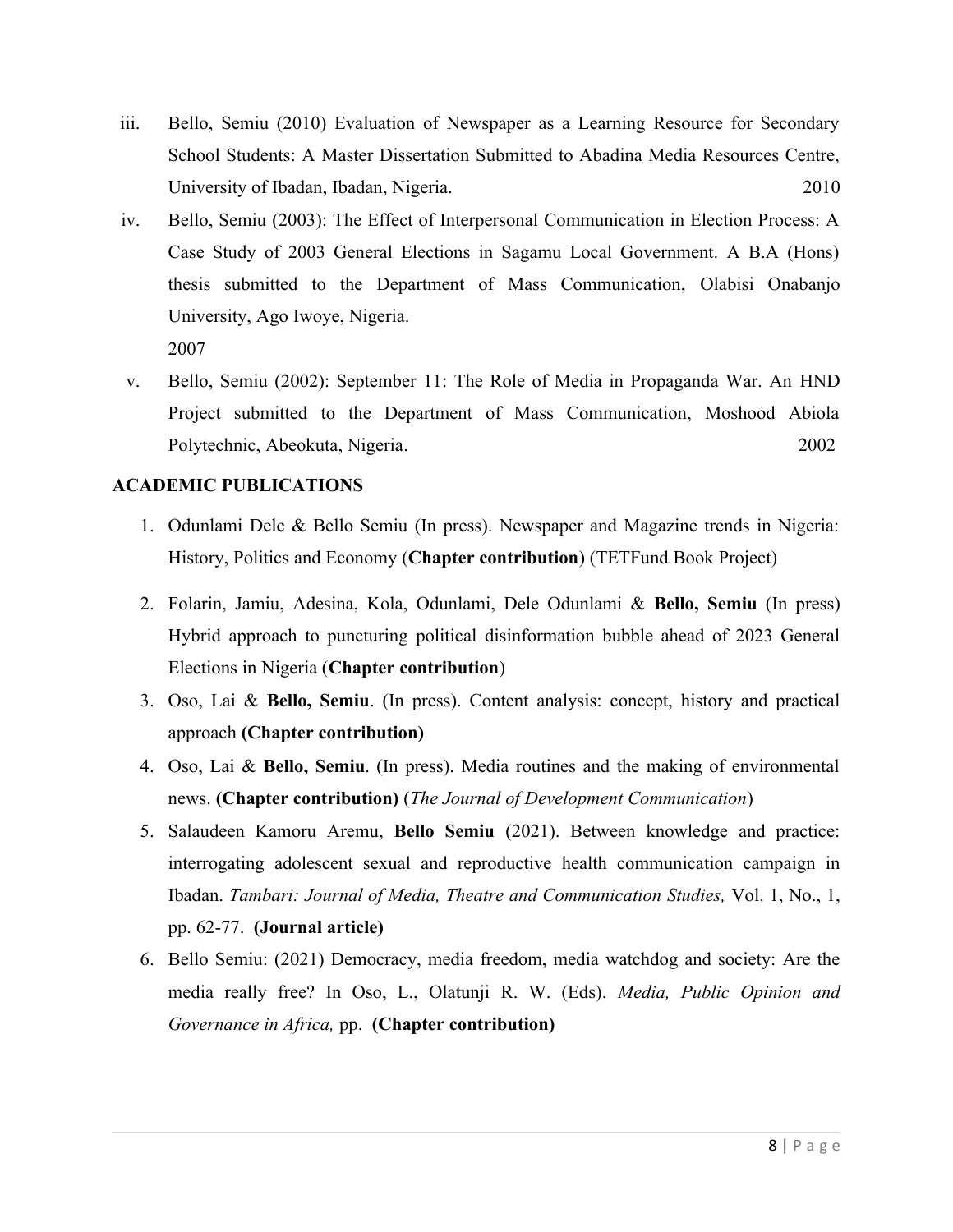- 7. **Bello Semiu** & Eleshiloye, Abiodun (2021). The dilemma of newspaper cartoonists: Perspectives from Nigerian practitioners. *The Indonesian Journal of Communication Studies,* Vol 14, No 2, pp. 75-91.
- 8. **Bello Semiu,** Bolanle Kolawole-Ismail (2020). A survey of social media and political participation of Ilorin-South youths in the 2015 general elections in Nigeria. *Journal of Language and Communication,* Vol. 7, No. 2, pp. **(Journal article)**
- 9. Oludare Ogunyombo, **Bello Semiu** (2020). Exploring the use of indigenous languages in antenatal care sessions among mothers in Lagos State. In Salawu, A. & Oyesomi, K. O. (Eds.) *Emerging trends in indigenous language media, communication, gender, and health,* pp. 19-44. (**Chapter contribution)**
- 10. Bello, Semiu: (2020) Researching media effects and media audiences: The unending contest. In Qlatunji R. W & Ndissika A (Eds). *Media, governance and sustainable development in Nigeria*, pp. 313-330. (**Chapter contribution)**
- 11. **Bello, Semiu**, Okunlola-Badmos Halimat (2019): People living with HIV/AIDS: In the face of social stigmas and the role of therapeutic communication. *Media and Communication Currents.* Vol.3, No. 1, pp. 92-112. **(Journal article)**
- 12. **Bello Semiu**, Babatunde Jelili (2019). Public perception and content analysis of newspaper editorials on herdsmen/farmers conflict in Nigeria. *AKSU Journal of Communication Research,* Vol. 4, pp. 141-160. **(Journal article)**
- 13. Bello Semiu, Aleshinloye Abiodun (2019). Cartooning in Nigerian newspapers: An analysis of political and corruption issues in selected newspapers. In Oso, L., Olatunji, R. W., Omojola, O & Oyero, S. (Eds.). *Beyond Fun: Media entertainment, politics and development in Nigeria*, pp. 237-248. (**Chapter contribution)**
- 14. Bello Semiu (2019). Communications and organizational leadership: Towards a tradomodern communication model. In Awodun, M., Adedigba O., Odinko, M. N, & Bipath, K. (Eds.), *Effective leadership in education,* pp. 158-180. (**Chapter contribution)**
- 15. Bello, Semiu & Oso Lai (2018). Newspaper framing of issues in the 1999 Yoruba-Hausa inter-ethnic conflict in Sagamu. *Agogo, Journal of Humanities*. Vol. 5, pp. 87-96 **(Journal article)**
- 16. Rasheed A. Adebiyi & **Bello, Semiu** (2018). Perception and practice of integrated marketing communication (IMC) among selected marketing communication agencies in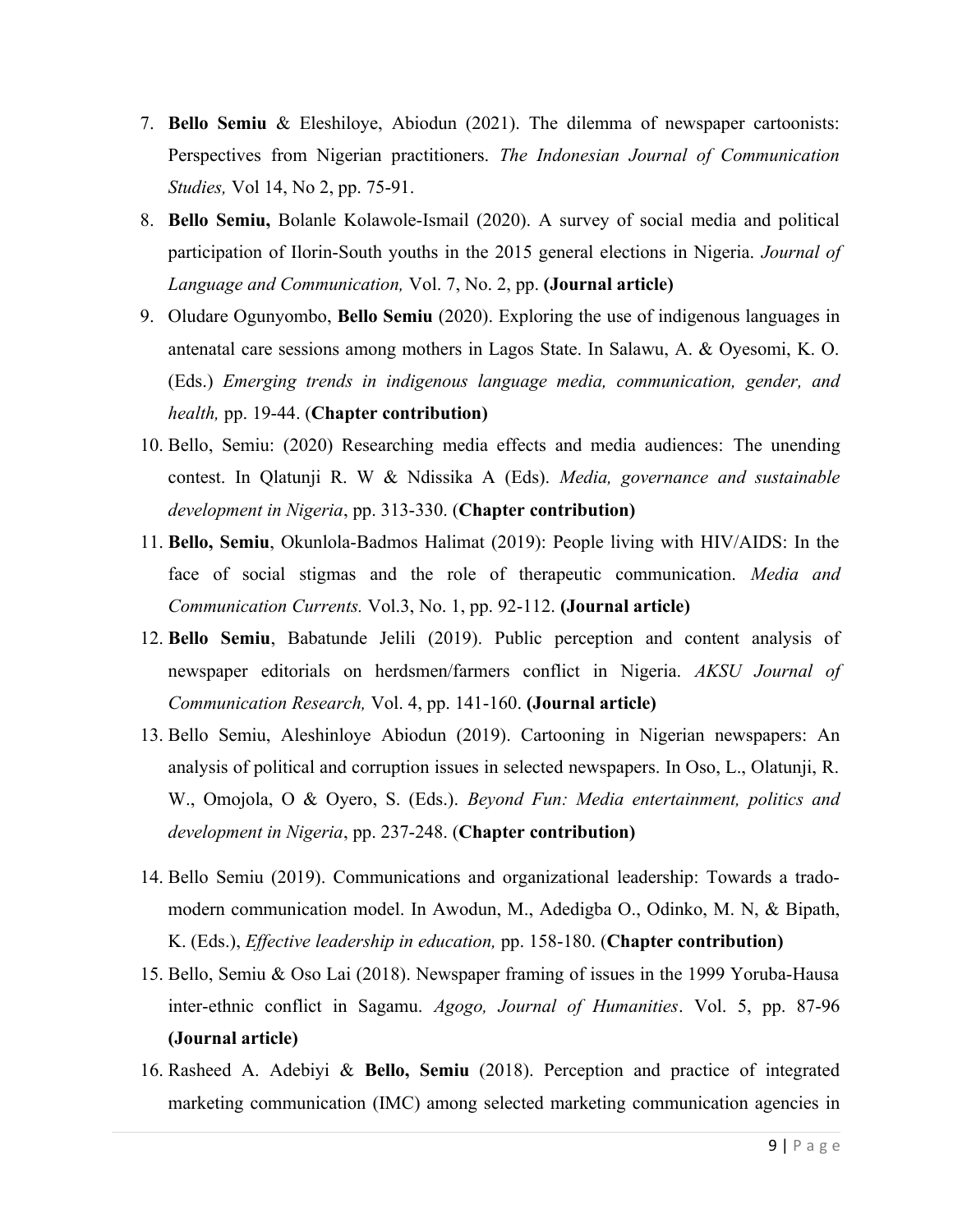Nigeria. *Acta Universitatis Danubius. Communication,* Vol. 12, No 1, pp. 86-112. **(Journal article)**

- 17. **Bello, Semiu** & Oso Lai (2018) Newspaper reportage of conflicts: An examination of the 1999 Yoruba-Hausa inter-ethnic conflict in Sagamu. *Babcock Journal of Mass Communication,* Vol. 3, No. 1, pp.1-16. **(Journal article)**
- 18. **Bello, Semiu** & Bolanle Kolawole Ismail: (2017) Social media and political participation in Nigeria: A theoretical perspective. *Ebonyi State University Journal of Mass Communication,* Vol. 4, No. 1, pp. 149-165. **(Journal article)**
- 19. Bello, Semiu**:** (2017**)** A content analysis of newspaper coverage of malaria, HIV/AIDS and polio in relation to Northern Nigeria. *Journal of Language and Communication,* Vol. 4*,* No. 2, pp.168-187. **(Journal article)**
- 20. **Bello, Semiu,** Khadijah Aledeh (2017) Health communication history and strategies: Reflecting on global perspectives in Nigeria context. *Babcock Journal of Mass Communication,* Vol. 2, No. 3, pp: 13-36. **(Journal article)**
- 21. Bello, Semiu (2016) An analysis of dominant health issues, voices and victims in health reportage in Nigerian national newspapers. *Journal of Media and Social Development*. Vol. 4, No 2, pp. 31-59. **(Journal article)**
- 22. Bello, Semiu (2015). The Influence of the Global Health Campaigns on the Coverage of HIV/AIDS, Malaria and Polio in Nigerian Newspapers. *Journal of Media and Social Development,* Vol. 3, No. 4, pp. 1-24. **(Journal article)**
- 23. Bello, Semiu (2015). The general challenges involved in health reporting among newspaper health reporters in Nigeria*. Malaysian Journal of Media Studies*, Vol. 17, No 1, pp. 70-85. **(Journal article)**
- 24. Bello, Semiu (2015). Advancement on Agenda Setting Theory: Interrelationship with priming and framing and proper application in communication research*. Journal of Media and Communication Research* (JCMR), Vol. 7, No 2, pp. 77-92. **(Journal article)**
- 25. Bello, Semiu (2015) Health Reporting in Nigerian newspapers: A study. *Mass Communicator: International Journal of Media Studies*, Vol. 9, No 3, pp. 4-15. **(Journal article)**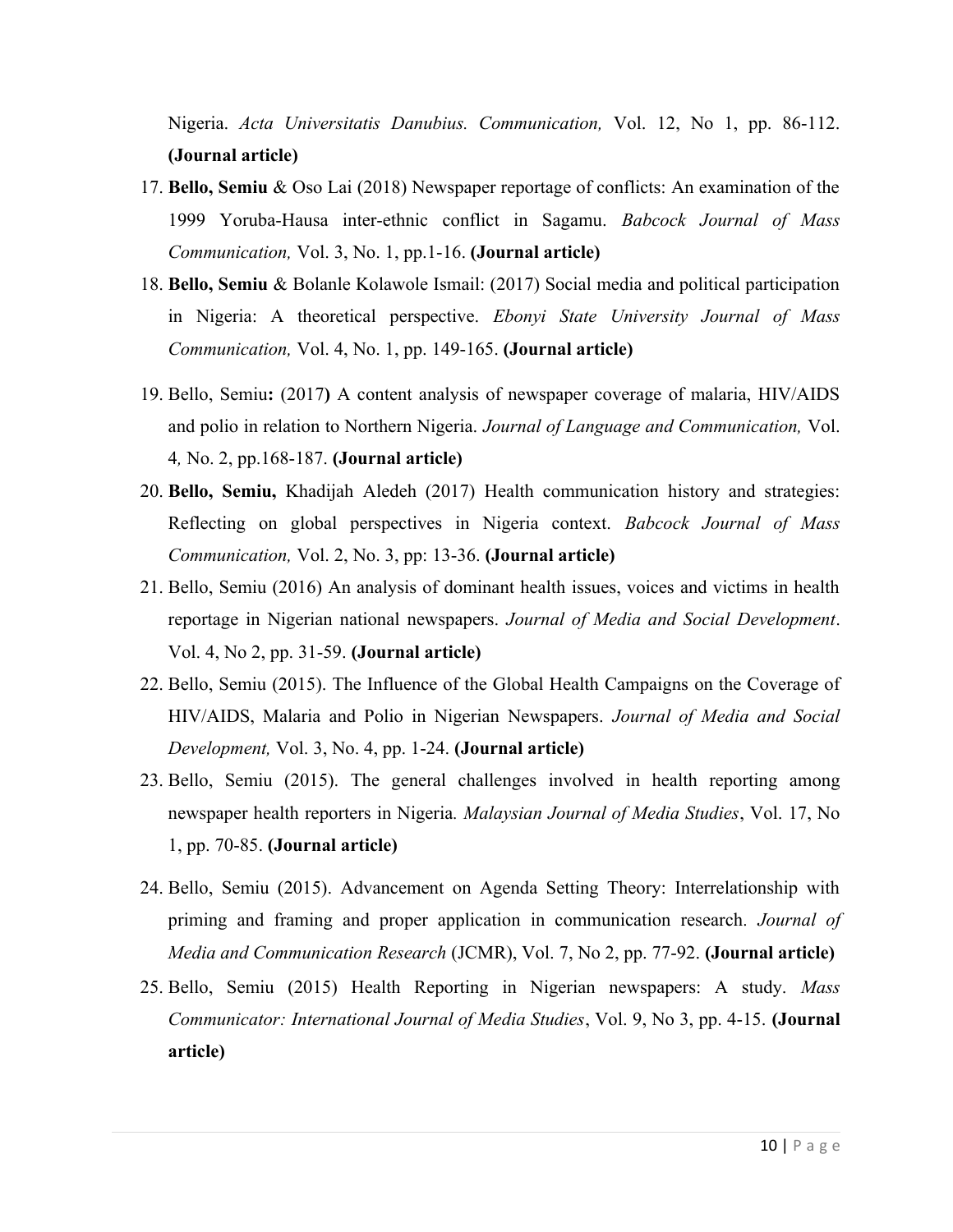- 26. Bello, Semiu. (2015) Converging points and issues in health communication in new media context. *Journal of Media and Communication Review*, Vol. 1, No. 1, pp. 1-26. **(Journal article)**
- 27. Bello, Semiu. **(**2015**)** Dissemination of Health Information by Nigerian Newspapers: A Correlation Analysis on the Health Behaviours of Newspaper Readers in Nigeria. Rethinking Communication, Space and Identity: Australia and New Zealand Communication Association (ANZCA) 2015 Conference Book of Proceedings. pp. 1-17. **(Refereed conference book of proceeding)**
- 28. Bello, Semiu (2014). Interrelationship of health communication and health literacy, therapeutic communication and other related concepts, *Journal of Media and Communication Research*, Vol. 6, No 2, pp. 175-194. **(Journal article)**
- 29. Bello, Semiu (2014). An analysis of newspaper coverage of HIV/AIDS, malaria and polio in Nigeria. *Covenant Journal of Communication* (CJOC), Vol. 2, No. 2, pp. 1-21. **(Journal article)**
- 30. Adejola Aminat, **Bello, Semiu** (2014). Media ownership and objectivity: Issues involved and the future direction. In Oso, L., Olatunji, R., & Owen-Ibie, N. (Eds), *Journalism and media in Nigeria: Context, issues and practice*, pp. 101-114. Canada University Press, Concord, Ontario, Canada. **(Chapter contribution)**
- 31. **Bello, Semiu**, Adejola Aminat, Adebimpe Peter (2013). Media literacy and audience choice of television station: A study of television viewers in Ogun State. *Journal of Media and Communication Research*, Vol. 5, No 2, pp.115-138. **(Journal article)**
- 32. **Bello, Semiu**, Adesemoye Steven (2013). The instrumentality of the media in evolving and sustaining political goodwill for credible governance in Nigeria*. New Media and Mass Communication,* Vol. 17. (2013), pp. 70-78. **(Journal article)**
- 33. Bello, Semiu (2013). The dynamics of interpersonal communication system in political communication campaign, *New Media and Mass Communication Journal.* Vol. 10 (2013), pp. 33-39. **(Journal article)**
- 34. Lai Oso, **Bello, Semiu.** (2013). New media, new voices and the democratic process. In Ngu, J., Oso, L. & Soremekun, O. (Eds.), *Journalism, gender and democratic governance in Nigeria*, pp. 1-27. UNESCO, Nigeria. **(Chapter contribution)**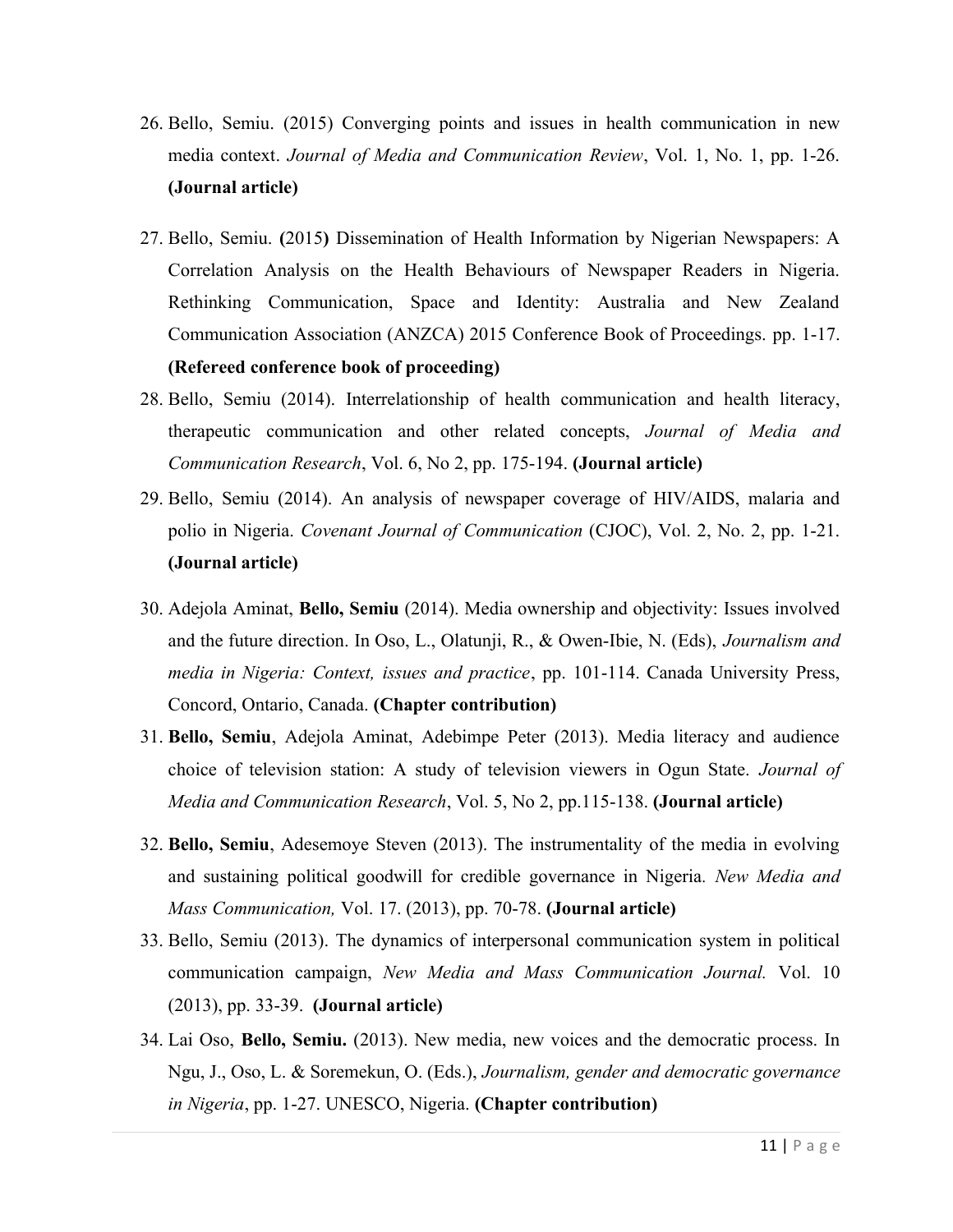- 35. **Bello, Semiu,** Adejola Aminat, Folarin Jamiu (2012). Unethical practices among journalists and the Nigerian public sphere**.** *Online Journal of Communication and Media Technologies*, Vol. 2, Issue 4, pp. 205-224. **(Journal article)**
- 36. Lai Oso, **Bello, Semiu** (2012). The concept and practice of corporate governance in Nigeria: The need for Public Relations and effective corporate communication**.** *Journal of Communication,* Vol. 3, No. 1, pp. 1-16. **(Journal article)**
- 37. Bello, Semiu (2012). Communicating anti-malaria information through radio. *Journal of Media and Aesthetics*, Special Issue (January 2012), pp. 228-242. **(Journal article)**
- 38. Bello, Semiu (2012). Impact assessment of western films on teenagers and the question of cultural promotion in African society. *Global Media Journal:* Pakistan Edition, Vol. 4, No 2, pp. 80-92. **(Journal article)**
- 39. **Bello, Semiu**, Kasali Taofeek (2012). The imperatives of leadership concept in media management**.** *International Journal of Research in Commerce, IT and Management*, No. 4, Vol. 2, No. 1, pp. 36-40. **(Journal article)**
- 40. Lai Oso, **Bello, Semiu** (2012). Conceptualizing media audiences: Contextual and contrasting perspectives. In Tobechukwu, E. N., Naribo, N. S. & Sobowale, I (Eds.), *Critique and application of communication theories*, pp. 228-258.Covenant University Press, Nigeria. **(Chapter contribution)**
- 41. **Bello, Semiu,** Adejola Aminat (2011). Social and professional implications of brown envelope syndrome among journalists in Abeokuta, Nigeria**.** *Journal of Media Studies*. Vol. 26, No. 2, pp. 143-156. **(Journal article)**
- 42. Bello, Semiu (2011). Western films and the personality development of teenagers in Nigeria. *Journal of Library Educational Media and Information Studies* (JOLEMIS). Vol. 3, September 2011, pp. 106-112. **(Journal article)**
- 43. **Bello, Semiu**, Adejola Aminat (2011). Empowering Nigerian citizenry through media literacy. African Council for Communication Education (ACCE) 2011 Annual Conference Book of Proceedings, pp. 233-242. **(Refereed conference book of proceeding)**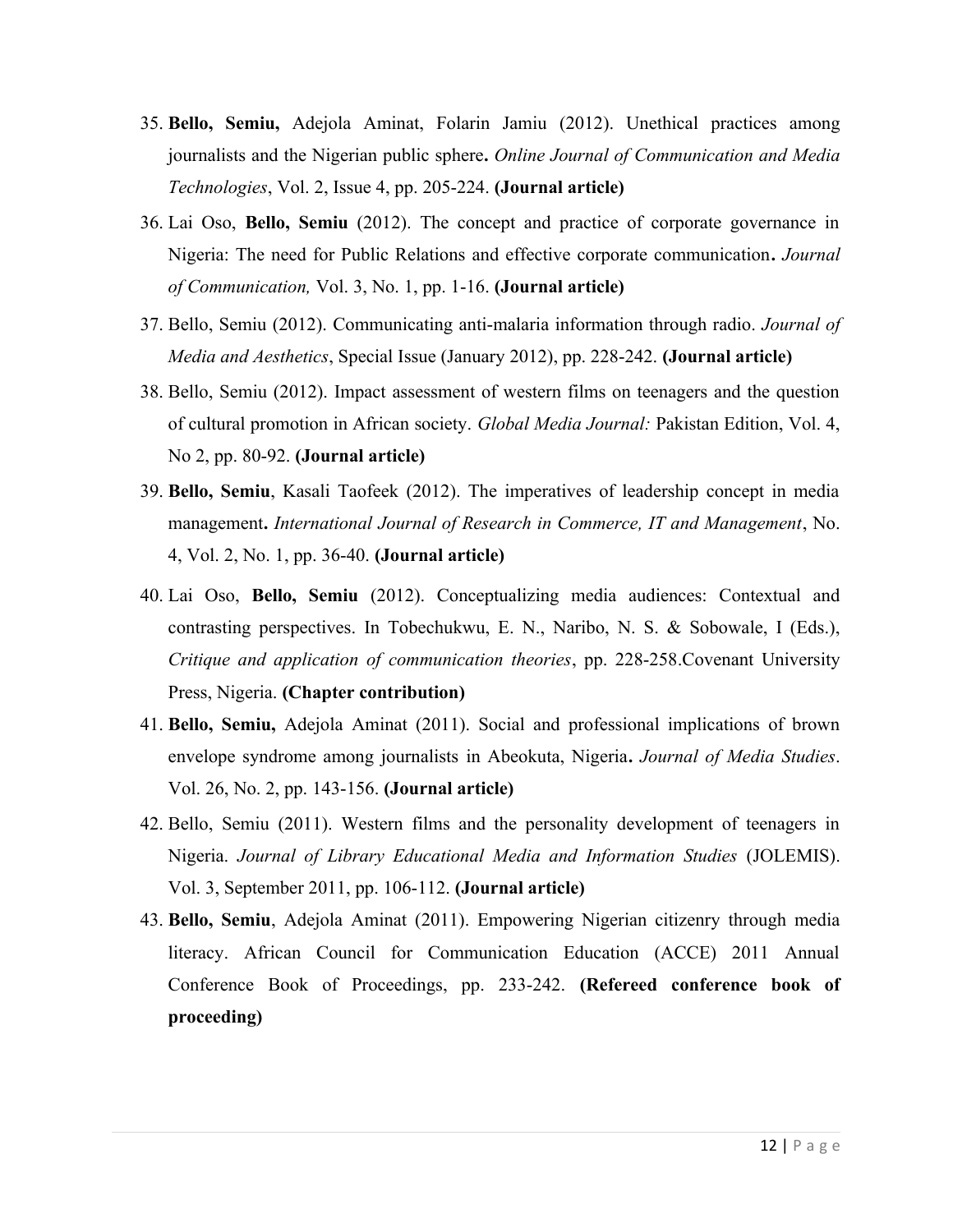- 44. Bello, Semiu (2011**).** *Newspaper for quality education in Nigeria: concepts, trends & values.* ISBN: 978-3-8473-1131-7, LAMBERT Academic Publishing, Germany. (Available on the internet, search by the title or Semiu Bello). **(Monograph)**
- 45. Bello, Semiu (2011). *Radio and the menace of malaria in Africa: Alternate means for effective prevention.* ISBN: 978-3-8473-1141-6, LAMBERT Academic Publishing, Germany. (Available on the internet, search by the title or Semiu Bello). **(Monograph)**
- 46. Bello, Semiu (2010). Communication and cultural promotion for sustainable development: The challenges of globalisation. In Wilson, D. (Ed.) *Perspectives on communication and culture*, pp. 399-414. African Council for Communication Education (ACCE), Nigeria. **(Chapter contribution)**
- 47. Bello, Semiu **(**2009). Promotion of newspapers as supplementary teaching and learning resources for quality education. *Journal of Library Educational Media and Information Studies* (JOLEMIS). Vol.1, No.1, pp. 51-66. **(Journal article)**
- 48. Bello, Semiu (2009)**.** Conceptual analysis of news writing dynamics. In Bello, B. (Ed.) *Advocacy in creative and critical media presentation*, pp. 183-199.Fem Ades Publishers, Abeokuta, Nigeria. **(Chapter contribution)**
- 49. Bello, Semiu (2009)**.** Book review: Conceptual framework and a practical paradigm. In Bello, B. (Ed.) *Advocacy in Creative and critical Media presentation*, pp. 200-217. Fem Ades Publishers, Abeokuta. **(Chapter contribution)**
- 50. Bello, Semiu (2009). The Role of Mass Media in Achieving Millennium Goals in Africa and the Question of Human Capital Exchange. Book of Proceedings, 2009 International Conference of the Society for Interdisciplinary Research (SIR), pp. 17-22. **(Refereed conference book of proceeding)**

| <b>Publication</b>        | <b>Number</b> | Percentage |
|---------------------------|---------------|------------|
| Journal Article           | 31            | 64.4       |
| Chapter contribution      |               | 24.4       |
| Refereed conference paper | 03            | 6.6        |
| Monograph                 | 02            | 4.4        |
| Total                     |               |            |

#### **Analysis of publication**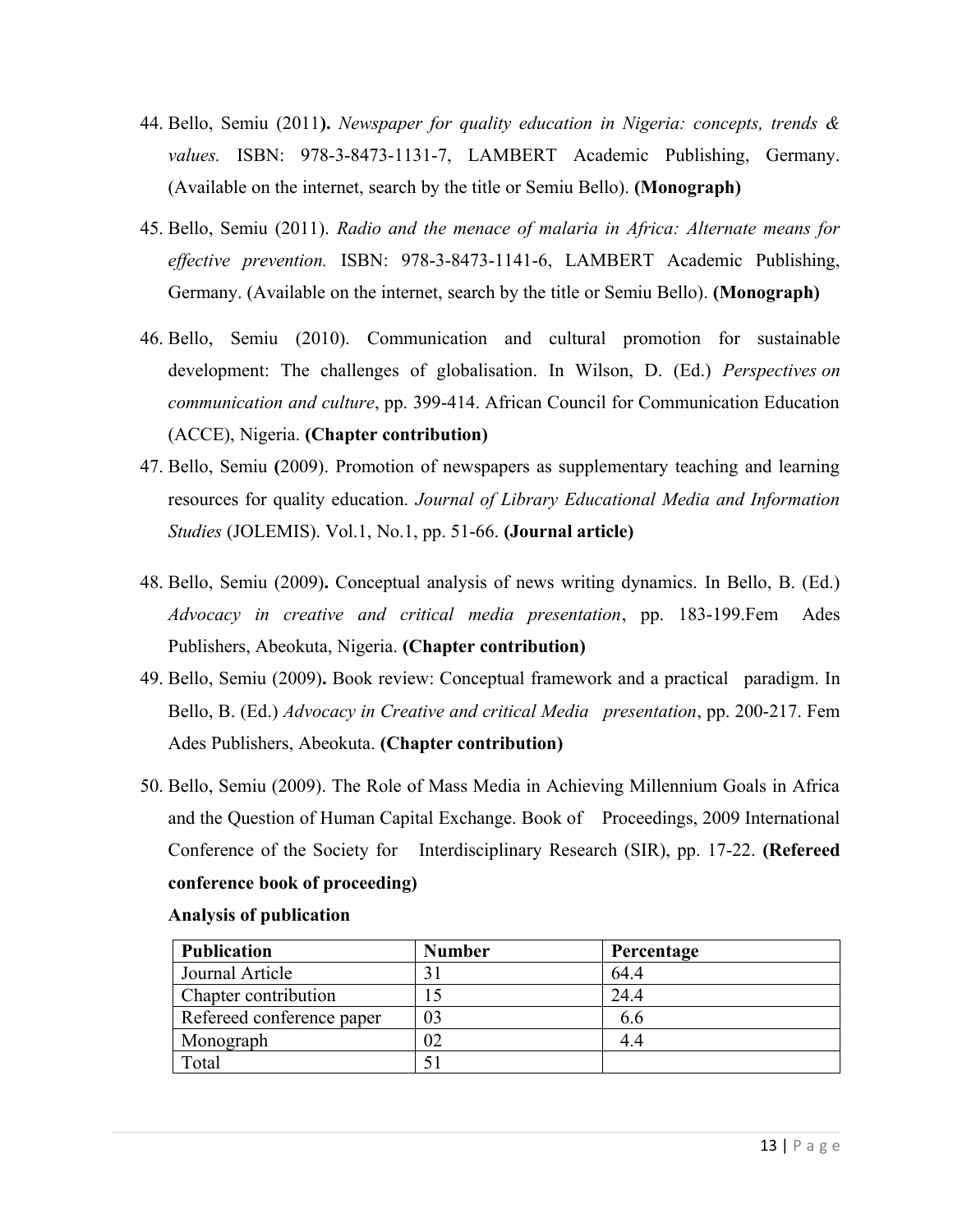

#### **Papers under review**

- 1. Bello Semiu & Sobanke, Sunday Joseph: The practice and appraisal of Public Relations strategies by Lagos State Command of the Nigeria Police and the image question. *Journal of Media Studies*
- 2. Lai Oso & Semiu Bello: Fostering effective synergy between security operatives and the general public: Reflecting on public relations approach. *International Journal of Communication Networks and Information Security (IJCNIS)*

# **On-going studies**

1. Open defecation practice in Nigeria and health communication campaigns: A theoretical approach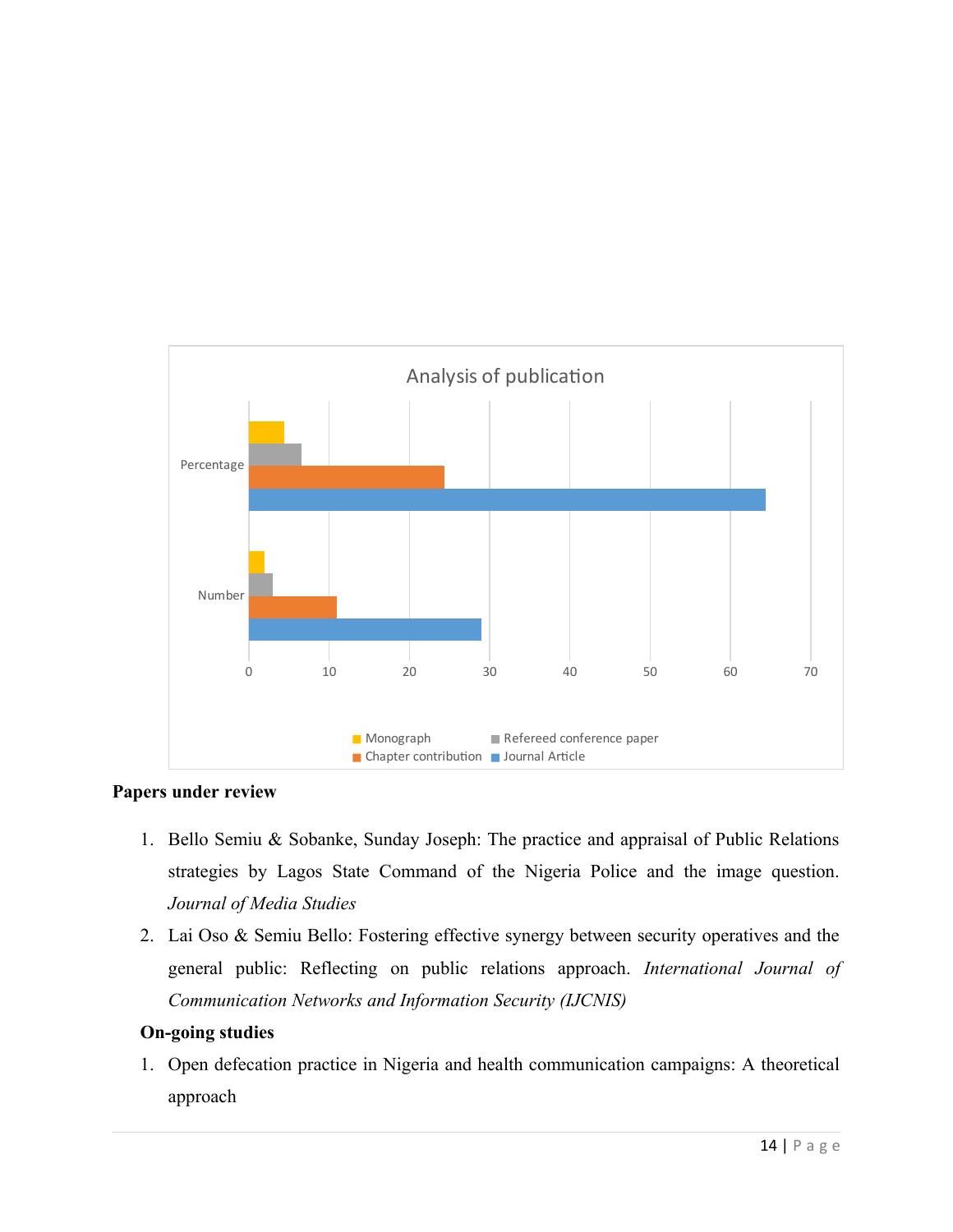- 2. Assessment of digital media literacy in the utilization of social media platforms among postgraduate students in universities in Kwara State
- 3. Nigerian newspapers and environmental reporting: A content analysis of dominant issues and implications on the attitude of Ilorin elites on environmental care
- 4. Theory and practice of artificial intelligence journalism and among Nigerian journalists: A test of awareness and perception of career threat among Kwara and Osun States journalistst
- 5. Self-medication habit among youths: An examination of health communication strategies of Ministry of Health and other stakeholders in Kwara and Oyo States
- 6. Health care delivery in Nigerian Universities: A survey of student-users on the effectiveness of therapeutic communication by health care providers in universities in Osun State.

#### **Papers Presented at Conferences, Seminars and Workshops**

- 1. Jamiu Folarin, Dele Odunlami & **Bello Semiu** (2018): Bridging the gap between the newsrooms and the classrooms in the digital age. Presented at the Media, Communication and Information Technology (MCIT) International Conference hosted by the Department of Media & Communication Studies, Afe Babalola University, Ado Ekiti, Ekiti State on Monday, 10th September, 2018.
- 2. **Bello, Semiu** & Sobande Joseph (2018). Appraisal of Public Relations Strategies In Non-Commercial Organisations: An Examination Of Lagos State Command of The Nigeria Police. Presented at the ICJMC 2018: 20th International Conference on Journalism and Mass Communication organized by the World Academy of Science, Engineering and Technology (WASET) held between 3rd and 4th June, 2018 at the Hotel Pennsylvania 401 Seventh Avenue at 23rd Street New York NY10001.
- 3. Bello, Semiu (2015). Historical Development of Newspaper in Nigeria: A Reflection of the Present-Day Newspaper Industry. Presented at 2015 Conference of Journalism Education Association of New Zealand (JEANZ) held between 17th and 18th December, 2015 at the Massey University, Wellington New Zealand.
- 4. Bello, Semiu (2015). Dissemination of Health Information by Nigerian Newspapers: A Correlation Analysis on the Health Behaviours of Newspaper Readers in Nigeria. Presented at the 2015 Australian and New Zealand Communication Association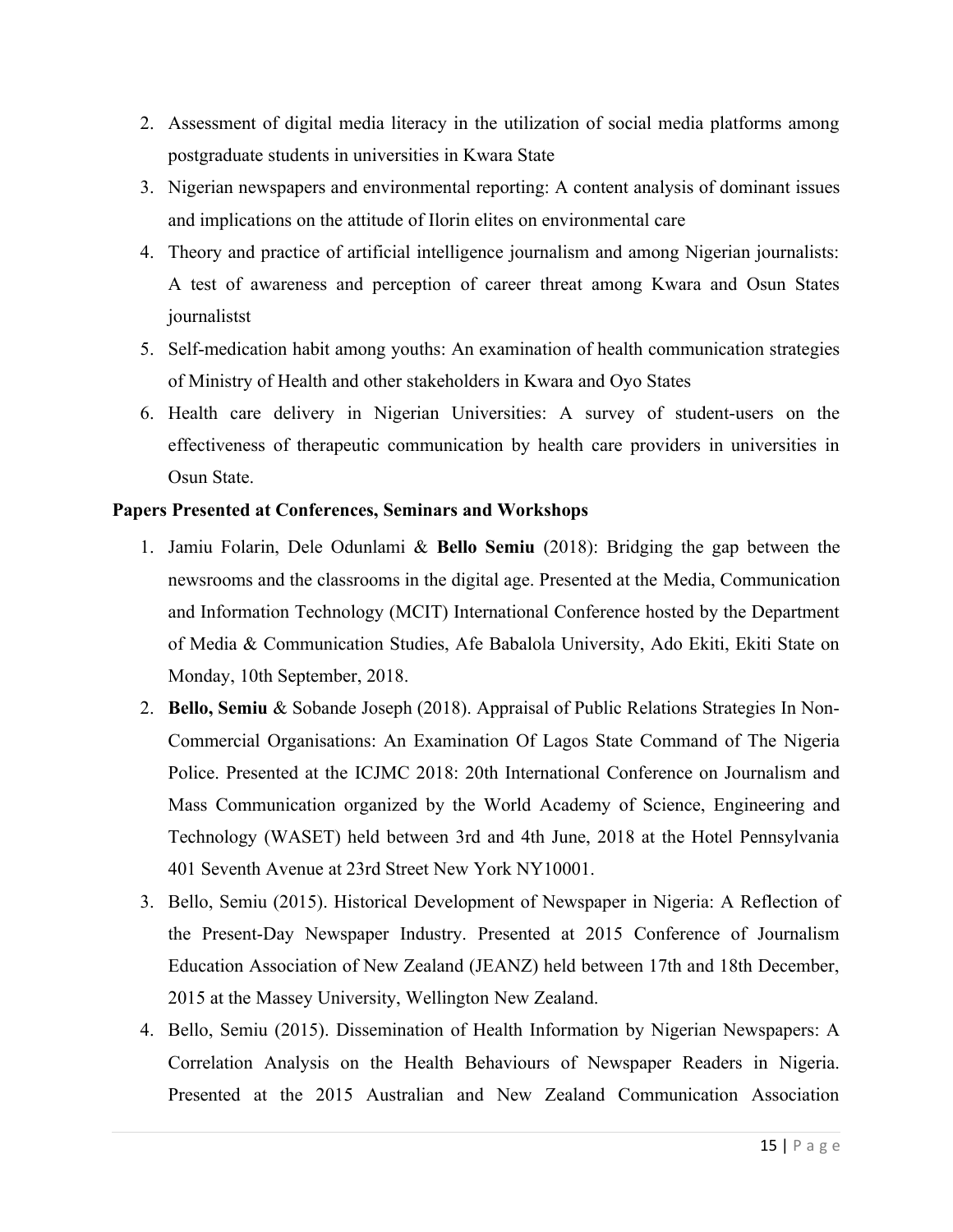(ANZCA) held at Rydges Hotel and Resort, Queenstown New Zealand on the 7th- 10th July, 2015.

- 5. Bello, Semiu (2015). Newspaper Coverage of Health Issues in Nigeria: An Assessment of the Challenges Involved and the Influence of Global Health Campaigns. Presented at *Brownbag*, a research and seminar platform in the School of Language, Social and Political Sciences, University of Canterbury, New Zealand on 11th March, 2015.
- 6. Bello, Semiu (2015). Newspaper Coverage of Health Issues in Nigeria: A Triangular Approach. Presented at *Research Chat*, a research and seminar Platform in the Department of Media and Communication, School of Language, Social and Political Sciences, University of Canterbury, New Zealand on the 10th March, 2015.
- 7. Bello, Semiu (2014). Interrelationship between Health Communication, Health Literacy, Therapeutic Communication and Other Related Concepts at the 2014 Conference of the International Association of Media and Communication Researchers (IAMCR) held at the Hyderabad International Convention Centre between 15th and 19th July, 2014.
- 8. Bello, Semiu (2013). Health, Health Reporting and Nigerian Newspaper. Presented at *Brownbag*, a research and seminar platform in the School of Language, Social and Political Sciences, University of Canterbury, New Zealand on 4th February, 2014.
- 9. **Bello, Semiu,** Adejola Aminat (2011). Empowering Nigerian Citizenry through Media Literacy, presented at the 2011 Annual Conference of African Council for Communication Education (ACCE) held at Covenant University on 20th-22nd September, 2011.
- 10. **Bello, Semiu**, Adejola Aminat (2011). Media Ownership and Objectivity: Issues involved and the Future Direction, presented at the  $2<sup>nd</sup>$  Idowu Sobowale Conference hosted by the Department of Mass Communication, Caleb University, Imota-Lagos, Nigeria held on 10th to 13th May, 2011.
- 11. Bello, Semiu: (2011). Communicating Health Information and Programmes Through Radio in Preventing and Reducing Malaria Attacks in Nigeria: A Study of Sagamu Community of Ogun State, presented at the Professor Des Wilson Conference on Communication, held on the 17th and 18th March, 2011 at the University of Uyo, Nigeria.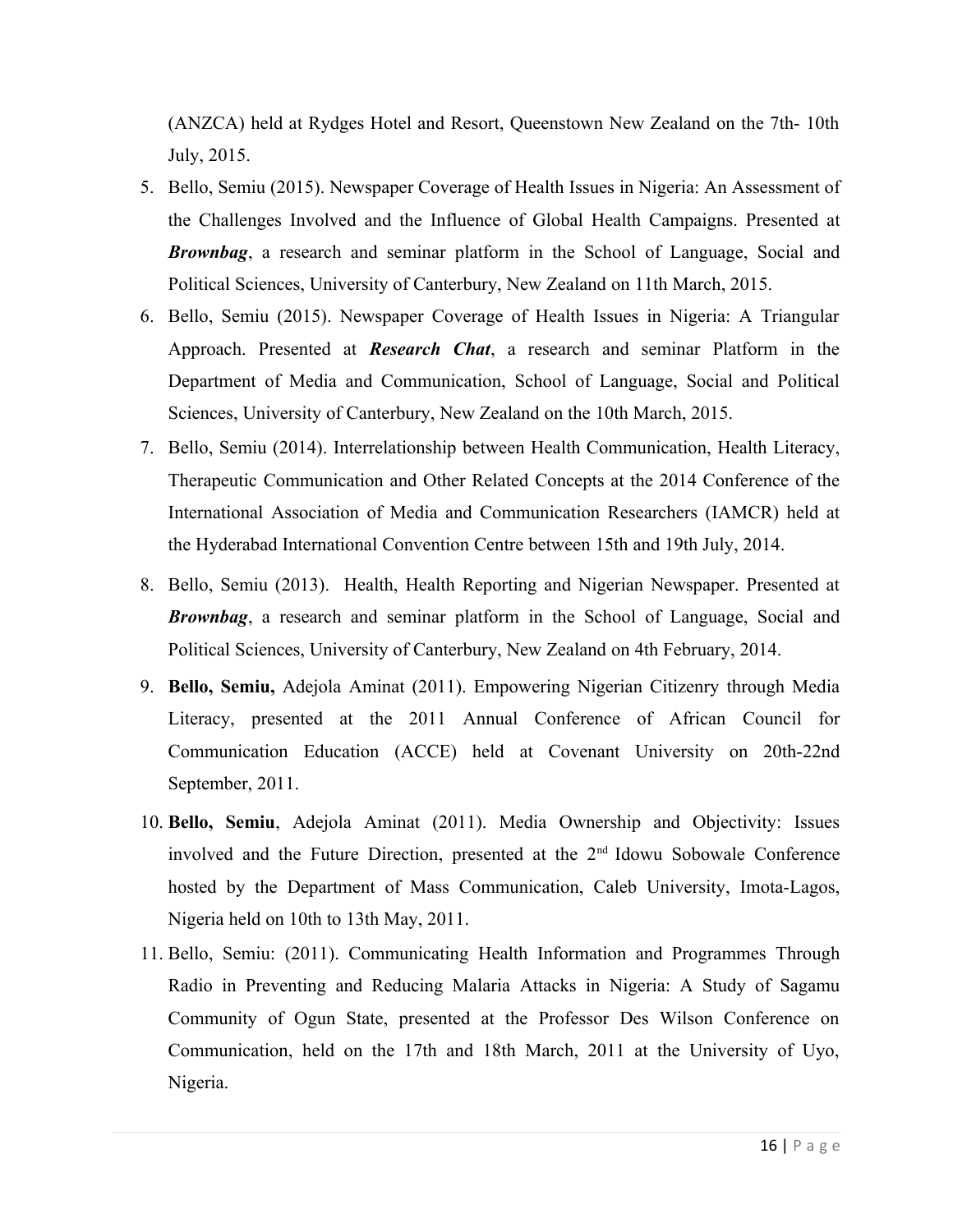- 12. **Bello, Semiu,** Adejola Aminat (2010). Social and Professional Implications of Brown Envelope Syndrome among Journalists in Abeokuta, Nigeria. Presented at the 2010 African Council for Communication Education (ACCE) Annual Conference, Nigerian Chapter, held on October 12-14, 2010 at America University of Nigeria, Adamawa, Nigeria.
- 13. Bello, Semiu (2009)**.** The Role of Mass Media in Achieving Millennium Goals in Africa and the Question of Human Capital Exchange. Presented at the 2009 International Conference of the Society for Interdisciplinary Research (SIR).

#### **CONFERENCES, SEMINARS AND WORKSHOPS ATTENDED**

- 1. Leadership and Administrative Seminar on **Monitoring and Evaluation (M & E)** for Executive and Organisational Managers organized by McDam Consulting Ltd held at Nigerian Stored Products Research Institute (NSPRI) Guest Houses Yaba, Lagos State on 21st- 23rd January, 2022.
- 2. Workshop on Modern Techniques and Resources for Qualitative Academic Research organized by the Faculty of Information and Communication Technology, Kwara State University on 9th September, 2021 held at Faculty of ICT.
- 3. The 5<sup>th</sup> Idowu Sobowale Conference hosted by the School of Mass Communication, Lagos State University Ojo, Lagos, Nigeria on the 29th March-2nd April, 2021.
- 4. 7<sup>th</sup> Annual and 1<sup>st</sup> Virtual Conference of the Association of Communication Scholars and Professional of Nigeria (ACSPN) held on 2nd- 3rd September, 2020.
- 5. Leadership Training Workshop on "Emotional Intelligence for Organisational Leaders", organised by McDam Consulting Ltd held at Lagos Chamber of Commerce and Industry (LCCI), Lagos, Nigeria on the 29th February, 2020.
- 6. Virtual Academic Training and Workshop on "Conducting Research in the Age of Pandemic" organised by the Communication and Research Network from 17th- 18th July, 2020.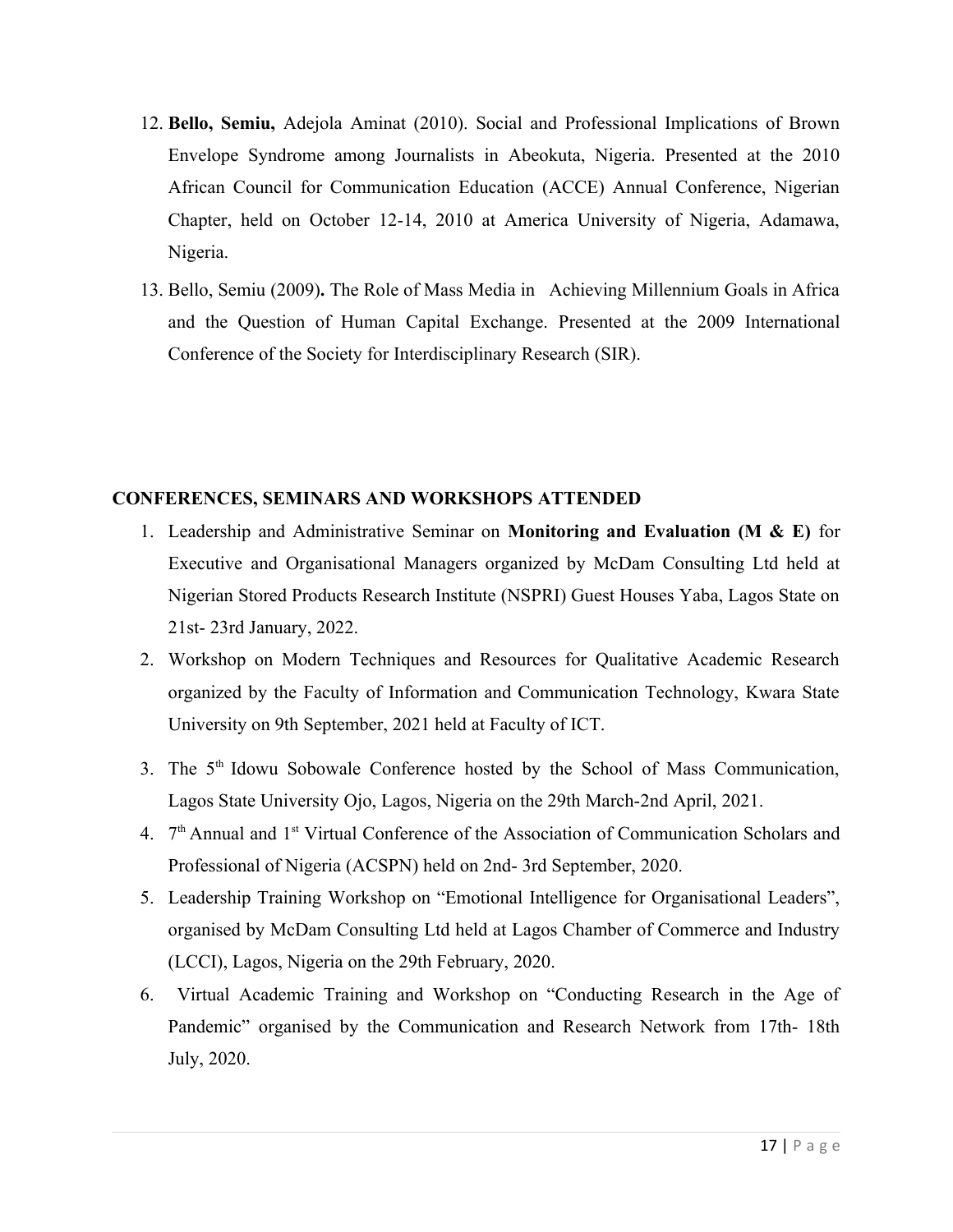- 7. 2019 Conference of the Association of Communication Scholars and Professionals of Nigeria (ACSPN) held at Park Inn Hotel Abeokuta Nigeria between 3rd and 4th September, 2019.
- 8. Workshop on Online Educational Resources (OER) organised by Center for Innovation in Teaching & Research (CITR), Kwara State University (KWASU) held on 30th January, 2019.
- 9. The Media, Communication and Information Technology (MCIT) International Conference hosted by the Department of Media & Communication Studies, Afe Babalola University, Ado Ekiti, Ekiti State on Monday, 10th September, 2018.
- 10. ICJMC 2018: 20th International Conference on Journalism and Mass Communication organized by the World Academy of Science, Engineering and Technology (WASET) held between 3rd and 4th June, 2018 at the Hotel Pennsylvania 401 Seventh Avenue at 23rd Street New York NY10001.
- 11. 1<sup>st</sup> International Conference organised by the Faculty of Social and Management Sciences, Olabisi Onabanjo University, Ago Iwoye Nigeria on the 25th-27th, October, 2017.
- 12. Media Empowerment Seminar Series (MedESS) organised by Cinqall Communications Limited Nigeria held at Nigeria Union of Teachers Hall Abeokuta on 5th August, 2017.
- 13. Second Edition of History Series organised by the Association of Communication Scholars and Professional of Nigeria (ACSPN) held at Biodun Shobanjo Centre of Excellence in Multimedia & Cinematography Building, Department of Mass Communication, University of Lagos, Akoka Nigeria on Thursday 19th May, 2016.
- 14. The 2015 Conference of Journalism Education Association of New Zealand (JEANZ) held between 17th and 18th December, 2015 at the Massey University, Wellington New Zealand.
- 15. The 2015 Australian and New Zealand Communication Association (ANZCA) held at Rydges Hotel and Resort, Queenstown New Zealand on the 7th- 10th July, 2015.
- 16. The 2014 Conference of the International Association of Media and Communication Researchers (IAMCR) held at the Hyderabad International Convention Centre between 15th and 19th July, 2014.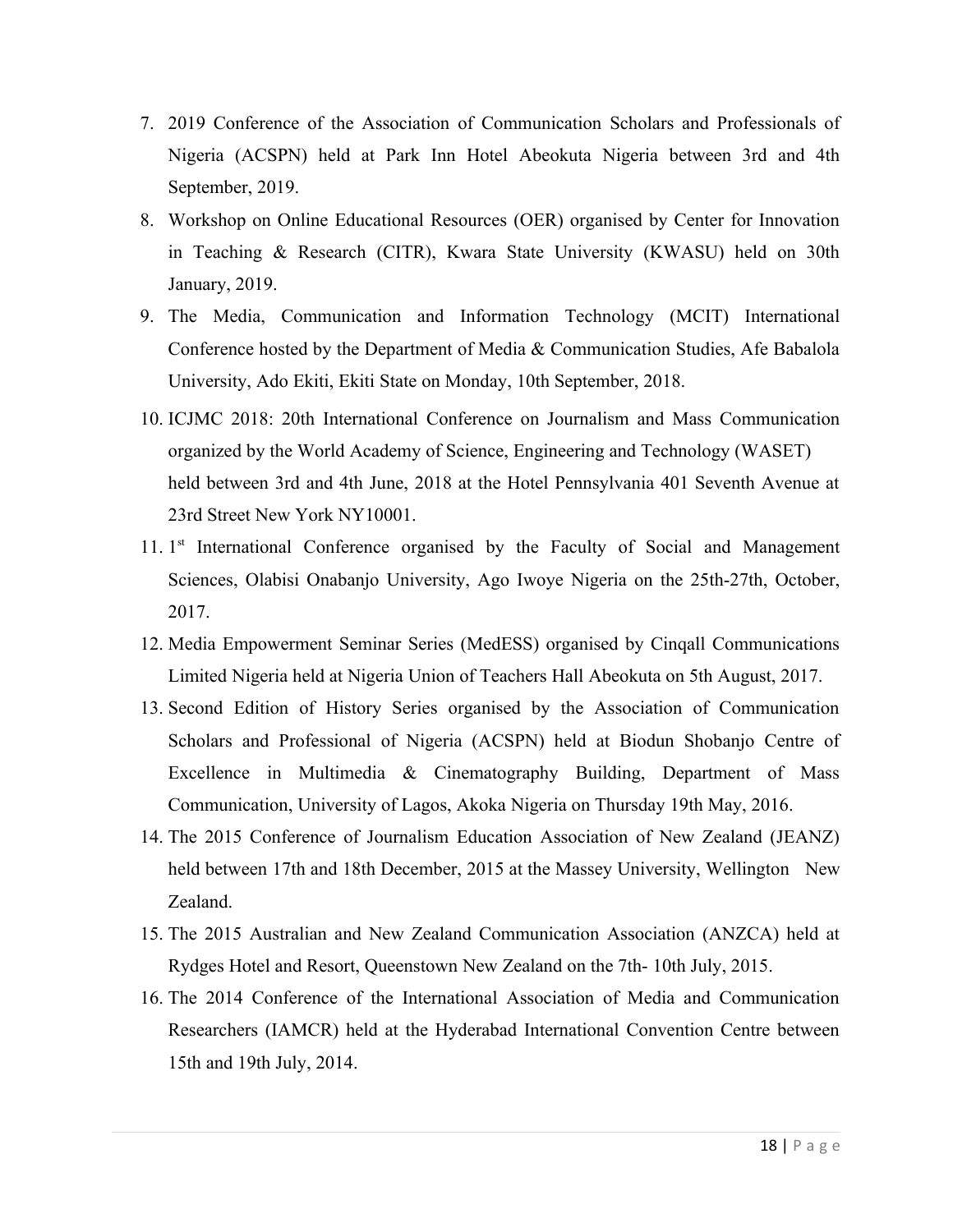- 17. Inaugural Conference of the Association of Communication Scholars and Professionals of Nigeria (ACSPN) held at Reiz Continental Hotel Abuja Nigeria between 3rd and 4th September, 2014.
- 18. The 2nd Ebenezer Soola Conference on Communication, organised by the Department of Communication and Language Arts, University of Ibadan, Nigeria. April 2013.
- 19. Research and Publishing Skills Enhancement Workshop organized by Department of Communication and Language Arts, University of Ibadan, May 2012.
- 20. The 14<sup>th</sup> Annual Conference of African Council for Communication Education held at Covenant University Ota Ogun State on 20th-22nd September, 2011.
- 21. The 4<sup>th</sup> Society for Interdisciplinary Research (SIR) Conference on Multidisciplinary Research and Global Development held on the 22nd- 24th, June, 2011 at Fountain University Oshogbo, Nigeria.
- 22. The 2nd Idowu Sobowale Conference hosted by the Department of Mass Communication, Caleb University, Imota-Lagos, Nigeria on the 10th and 13th May, 2011.
- 23. International Conference on Islamic Banking and Finance organised by Crescent University Abeokuta in March, 2010.
- 24. International Conference organized by the African Council for Communication Education (ACCE) held at the University of Ghana, Legon, Accra, Ghana on the 11th – 13th August, 2009.
- 25. The 2009 International Conference organized by Society for Interdisciplinary Research (SIR) held at Federal Institute of Industrial Research Oshodi (FIIRO) Lagos, Nigeria, in June 2009.
- 26. Seminar on On-line SIWES Training organized by Industrial Training Fund (ITF), held in Jos, Nigeria, in July 2009.
- 27. Mandatory Continuing Professional Development (MCPD), organised by Nigerian Institute of Public Relations (NIPR), in September, 2008.

#### **MEMBERSHIP AND REGISTRATION WITH ACADEMIC/PROFESSIONAL BODIES**

- i. Member, International Association for Media and Communication Researchers (**IAMCR**)
- ii. Member, World Academy of Science, Engineering and Technology (**WASET**)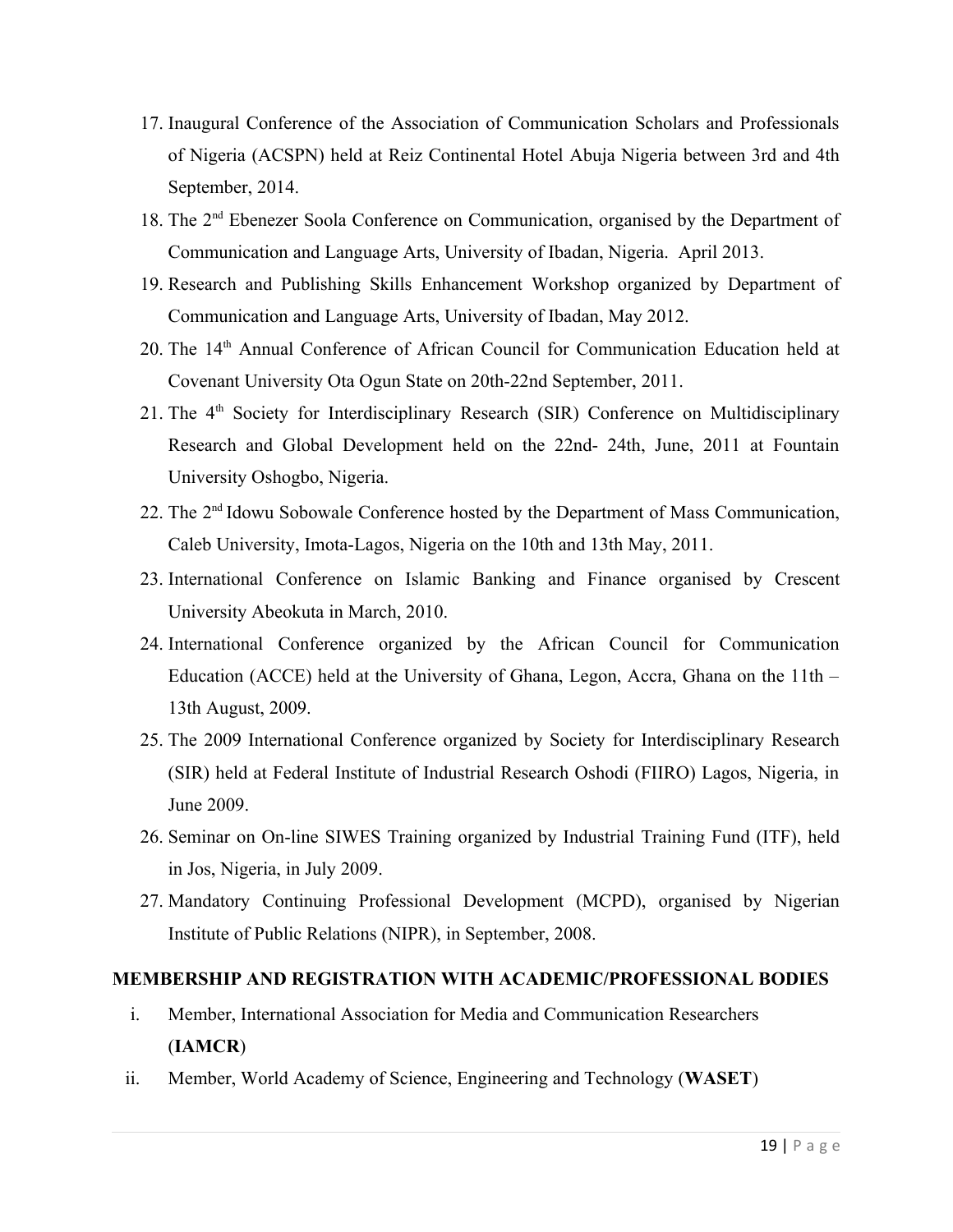- iii. Member, Communication, Medicine and Ethics (**COMET**) Society
- iv. Member, African Council for Communication Education **(ACCE)**
- v. Member, Society for Interdisciplinary Research (**SIR**), Nigeria
- vi. Member, Nigerian Institute of Public Relations **(NIPR)**
- vii. Member, Nigeria Union of Journalists (**NUJ**)
- viii. Member, International Association of Environmental Communication (**IAEC**)
- ix. Member, Association of Communication Scholars and Professionals of Nigeria (**ACSPN**)
- x. Member, Association for Education in Journalism and Mass Communication (**AEJMC)**
- **xi.** Member, West African Research Association **(WARA)**
- **xii.** International Society for Development and Sustainability **(ISDS)**

#### **ADMINISTRATIVE FUNCTIONS AT THE UNIVERSITY LEVEL**

- i. Ag. Head of Department, Mass Communication, Kwara State University, Malete Nigeria Date of Appointment 1st June, 2021 till date ii. Member, Faculty Management Board, Faculty of Information and Communication Technology, Kwara State University 2021-till date
- iii. Postgraduate Coordinator, Department of Mass Communication, Kwara State University Malete via Ilorin, Kwara State Nigeria 2018-2020
- iv. Postgraduate Coordinator, Department of Mass Communication, Olabisi Onabanjo University Ago Iwoye Nigeria. 2017-2018
- v. Assistant Public Relations Officer: Faculty of Social and Management Sciences Conference, Olabisi Onabanjo University, Ago Iwoye, Nigeria 2017
- vi. Member, Publicity Committee, Faculty of Social and Management Sciences Conference, Olabisi Onabanjo University, Ago Iwoye, Nigeria 2017
- vii. Chairman, Departmental Seminar and Research Committee, Department of Mass Communication, Olabisi Onabanjo University Ago Iwoye Nigeria: February 2016- 2018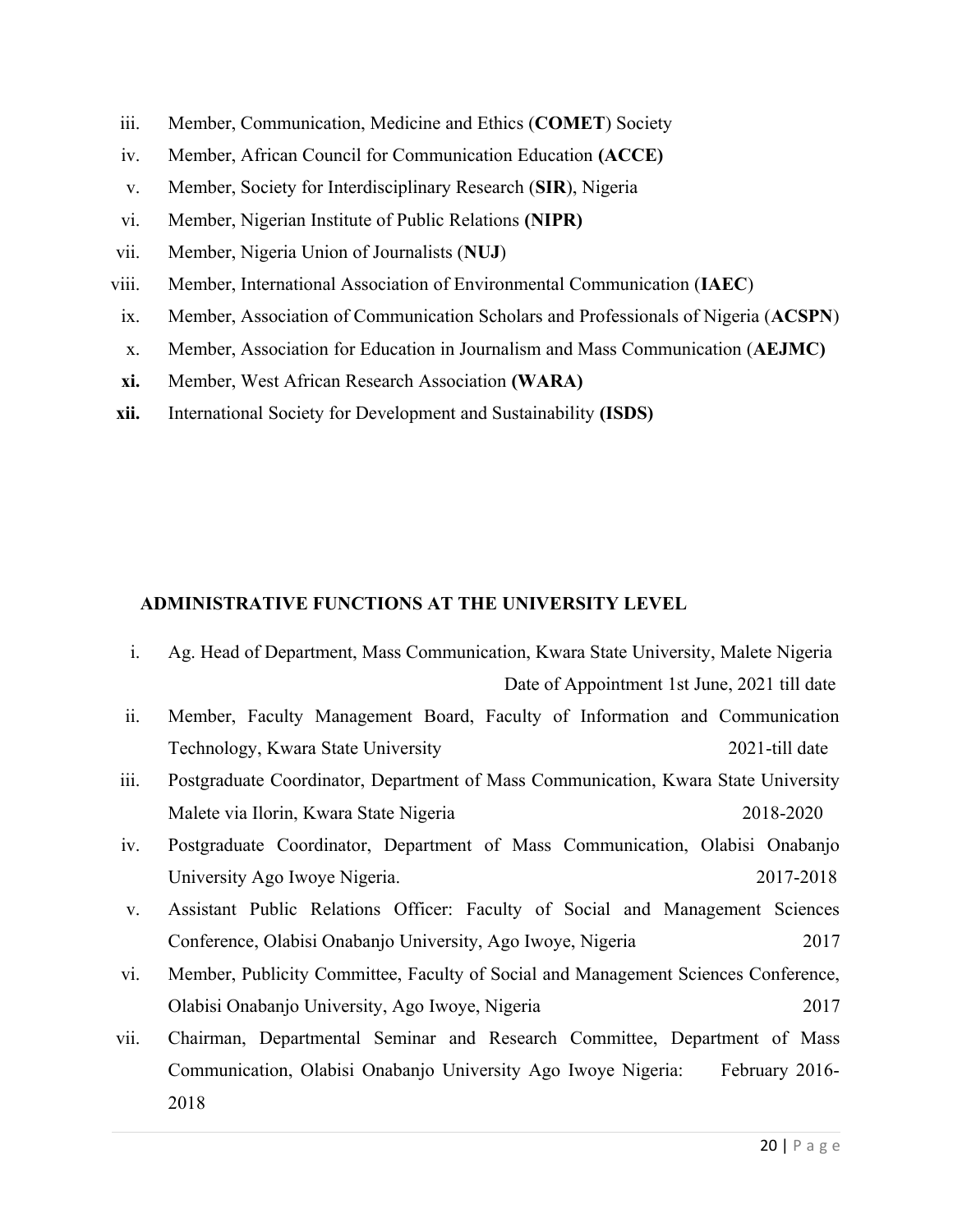- viii. Secretary: Departmental Board of Examiners, Department of Mass Communication, Olabisi Onabanjo University Ago Iwoye Nigeria: January 2016-2018
- ix. Member, Departmental Board of Examiners, Department of Mass Communication, Olabisi Onabanjo University Ago Iwoye Nigeria: 2012-2018
- x. Member, Departmental Postgraduate Board, Department of Mass Communication, Olabisi Onabanjo University Ago Iwoye Nigeria: 2015-2018
- xi. Member, Faculty Board of Examiners, Faculty of Social and Management Sciences, Olabisi Onabanjo University Ago Iwoye Nigeria 2012-2018
- xii. Editorial Adviser, *OOU Parrot Magazine*: A Training Publication for Students of Mass Communication, Olabisi Onabanjo University Ago Iwoye (2016 Edition)
- xiii. Editorial Adviser, *Aiyekooto Newspaper*: A Training Publication for Students of Mass Communication, Olabisi Onabanjo University Ago Iwoye (2016 Edition)
- xiv. Member, Final Year Project Coordination Committee, Department of Mass Communication, Olabisi Onabanjo University, Ago Iwoye, 2013
- xv. Member, Departmental Institutional Registration Committee with Advertising Practitioner Council of Nigeria (APCON), 2013
- xvi. Level Adviser, 2012/2013 Regular Students, Department of Mass Communication, Olabisi Onabanjo University, Ago Iwoye, 2013
- xvii. Level Adviser, 2009/2010 CESAP Students, Department of Mass Communication, Olabisi Onabanjo University, Ago Iwoye, 2012-2013
- xviii. Editorial Adviser, *OOU Parrot Magazine*: A Training Publication for Students of Mass Communication, Olabisi Onabanjo University Ago Iwoye 2013 Edition
- xix. Editorial Adviser, *Aiyekooto Newspaper*: A Training Publication for Students of Mass Communication, Olabisi Onabanjo University Ago Iwoye 2013 Edition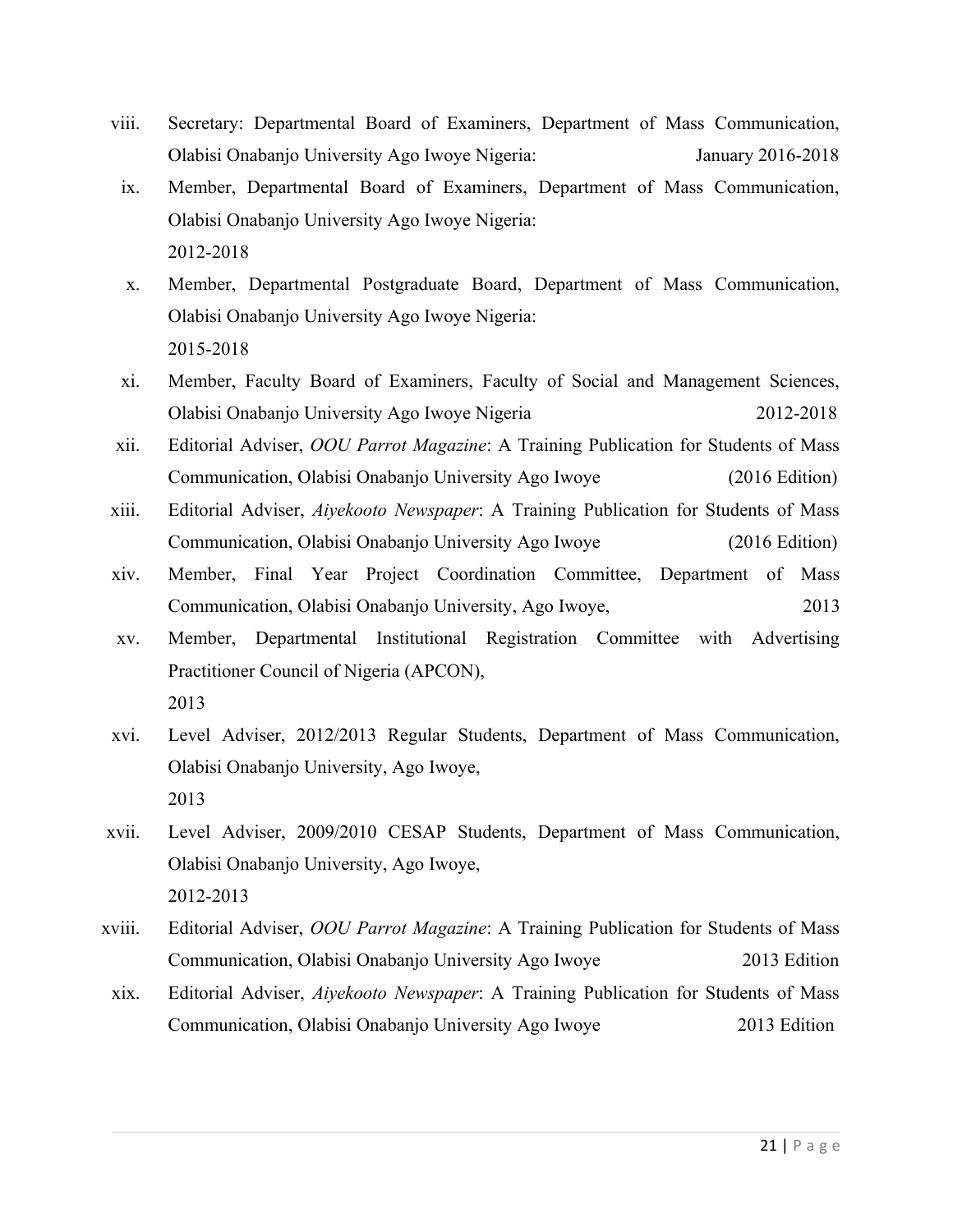- xx. Secretary and Head of Logistics, Accreditation Committee, Department of Mass Communication, Crescent University Abeokuta, 2012. (Full Accreditation Granted by NUC).
- xxi. Member, College Seminar Committee, College of Social and Management Sciences (COSMAS), Crescent University Abeokuta, 2009-2011
- xxii. Member, Equipment Acquisition Committee, College of Social and Management Sciences (COSMAS), Crescent University Abeokuta, 2009
- xxiii. Students Industrial Work Experience Scheme (SIWES) Departmental Representative, Department of Mass Communication, Crescent University Abeokuta, 2009-2012
- xxiv. Editorial Adviser, *Crescent Voice Newspaper*, a Training Publication of the Department of Mass Communication, Crescent University Abeokuta, 2009 -2012
- xxv. Member, Publicity Committee, 2010 International Conference on Islamic Banking and Finance organised by Crescent University Abeokuta, 2010
- xxvi. Conference Secretary, 2010 International Conference on Islamic Banking and Finance organized by Crescent University Abeokuta in March, 2010
- xxvii. Staff Adviser, Mass Communication Students Association, Crescent University Chapter,

2008-2012

#### **AREAS OF RESEARCH INTEREST**

- Print Journalism and Media Studies
- Health Communication
- Development Communication
- Mass Media Studies and Society
- Mass Media and Communication Research
- Communication Theories
- Media Literacy
- Public Relations
- Organisational and Strategic Communication
- Digital Media and Media Convergence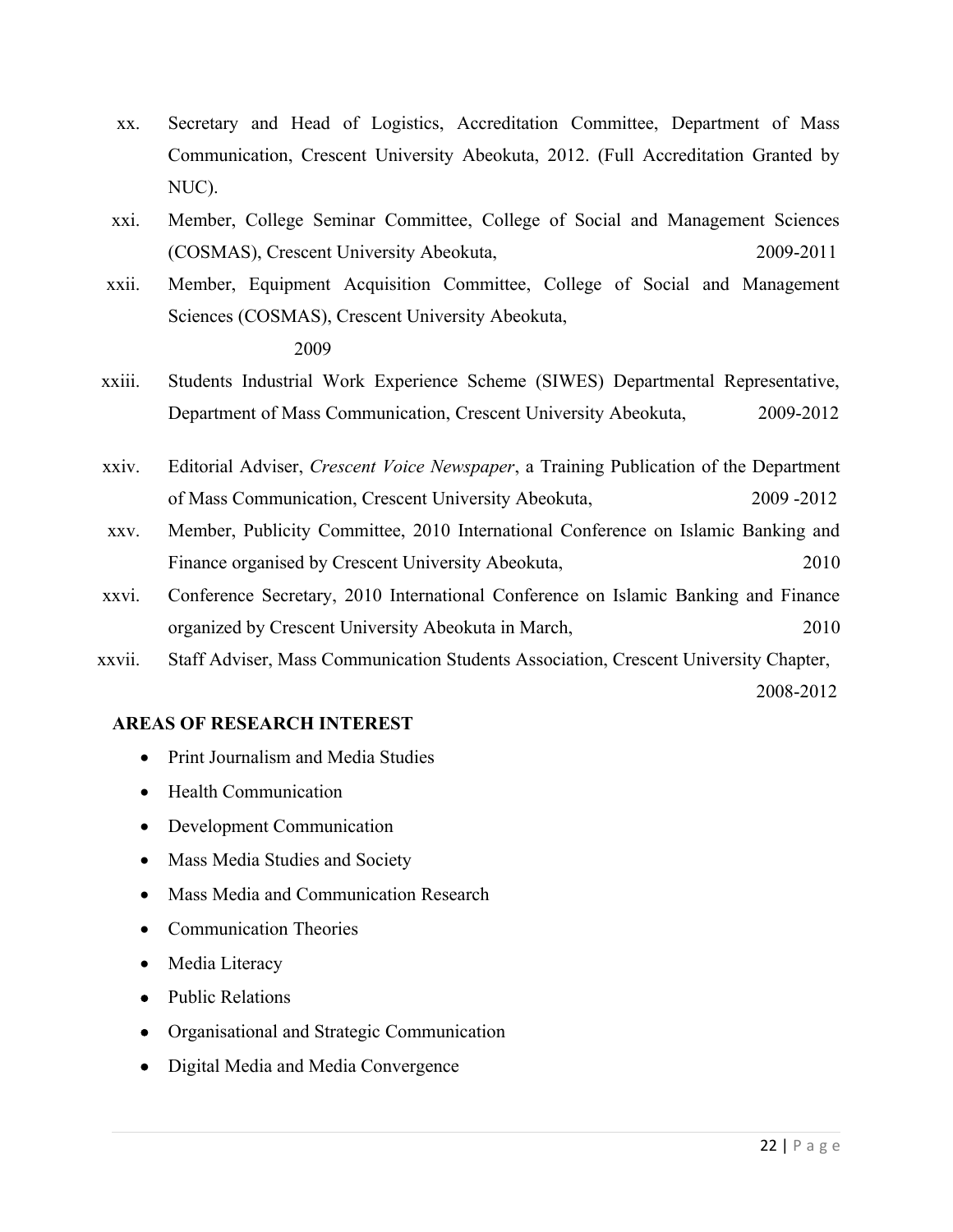# **KEY RESEARCH METHODOLOGIES**

- Content Analysis (Quantitative and Qualitative)
- In-depth Interview
- Survey
- Theoretical and qualitative analysis

### **POSTGRADUATE SUPERVISION COMPLETED SO FAR**

| S              | <b>RESEARCH TITLE</b>                          | <b>LEVEL</b>  | <b>CANDIDATE</b>     | <b>YEAR</b> |
|----------------|------------------------------------------------|---------------|----------------------|-------------|
| N              |                                                |               | <b>NAME</b>          |             |
| $\mathbf{1}$   | Cartooning in Nigerian Newspapers: An          | M.Sc in Mass  | <b>ELESHINLOYE</b>   | 2018        |
|                | Analysis of Political and Corruption Issues    | Comm          | Abiodun Esther       |             |
|                | in Selected Daily Newspapers                   |               |                      |             |
| $\overline{2}$ | People Living with HIV/AIDS in the Face        | M.Sc in Mass  | <b>BADMUS-</b>       | 2018        |
|                | of Social Stigmas and the Role of              | Comm          | <b>OKUNLOLA</b>      |             |
|                | Therapeutic Communication: A Study of          |               | Halimat              |             |
|                | Olabisi Onabanjo University Teaching           |               |                      |             |
|                | Hospital Sagam Nigeria                         |               |                      |             |
| $\overline{3}$ | Public Perception and Content Analysis of      | M.Sc in Mass  | <b>TIJANI</b> Jelili | 2018        |
|                | Newspaper Editorials on Herdsmen-              | Comm          | Babatunde            |             |
|                | Farmers Conflict in Nigeria                    |               |                      |             |
| $\overline{4}$ | Perception and Practice of Integrated          | M.Sc in Mass  | <b>ADEBIYI</b>       | 2017        |
|                | Marketing Communication among                  | Comm          | Rasheed              |             |
|                | Selected IMC Companies in Nigeria              |               | Ademola              |             |
| 5              | Influence of Sexual and Reproductive           | M.Sc in Mass  | <b>SALAUDEEN</b>     | 2017        |
|                | Health Campaigns on Teenagers in Ibadan        | Comm          | Kamoru Aremu         |             |
|                | North West Local Government Area               |               |                      |             |
| 6              | of Public<br>Relations<br>Crisis<br>Role<br>in | PGD in Public | <b>ABOABA</b>        | 2017        |
|                | Management: A Study of Indomie Noodles         | Relations     | Olatunde             |             |
|                | Poisoning Crisis                               |               |                      |             |
| $\overline{7}$ | Appraisal of Public Relations Strategies in    | PGD in Public | <b>SOBANKE</b>       | 2017        |
|                | a Non-Commercial Organisations: A Study        | Relations     | Joseph Sunday        |             |
|                | of Nigeria Police Force, Lagos<br><b>State</b> |               |                      |             |
|                | Command                                        |               |                      |             |

#### **COURSES TAUGHT AND EXAMINED SO FAR**

- MAC 302 Development Communication
- MAC 416 Multimedia Production
- MAC 111 Writing for Mass Media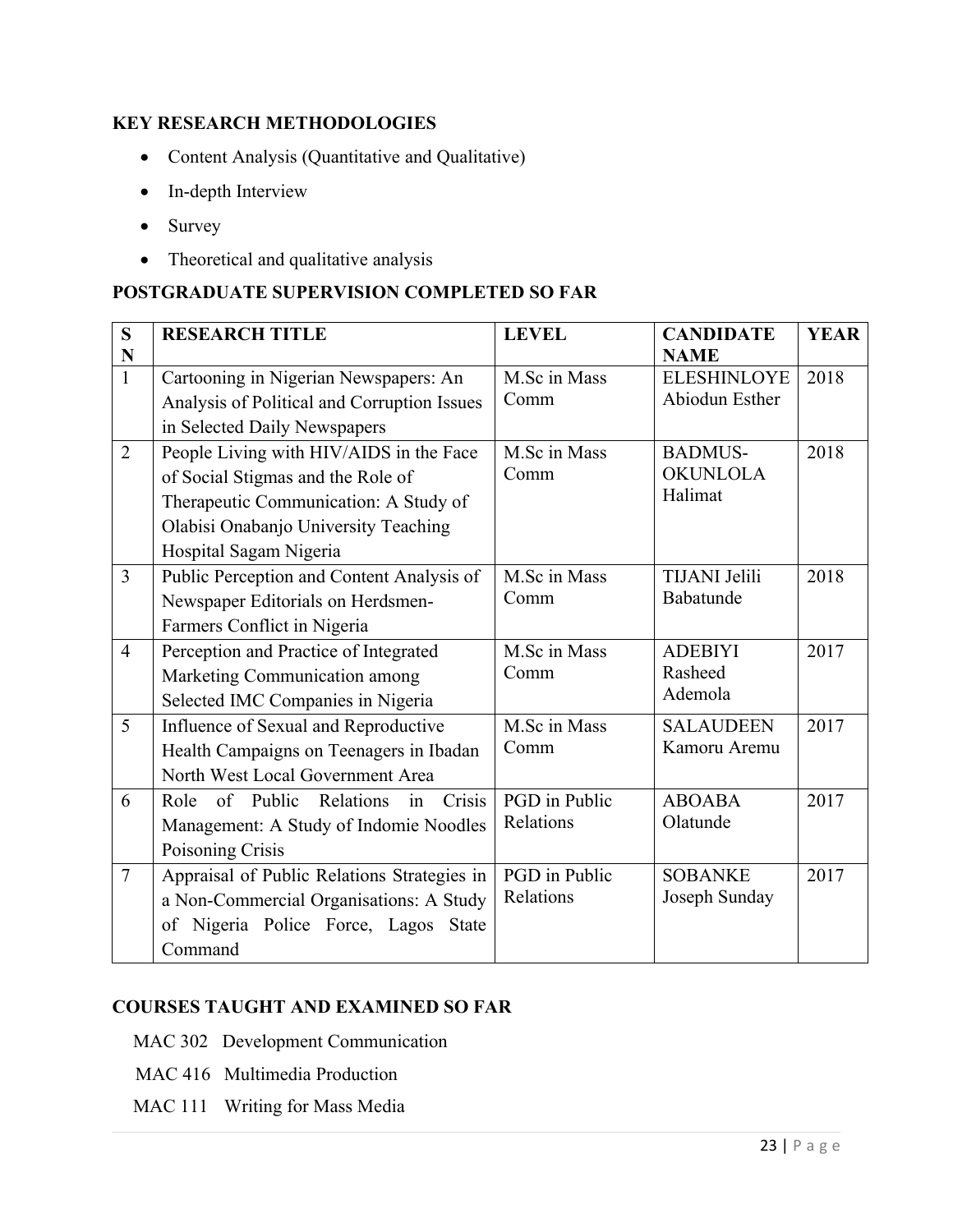- MAC 311 Media Convergence
- MAS 101 Introduction to Mass Communication
- MAS 102 African Communication Systems
- MAS 106 Introduction to Public Relations
- MAS 108 Introduction to Advertising
- MAS 203 News Writing and Reporting
- MAS 204 Media Relations
- MAS 204 Editing and Graphics of Communication
- MAS 205 Introduction to Photojournalism
- MAS 208 Mass Media Research
- MAS 210 Communication Theories
- MAS 302 Investigative and Interpretative Journalism
- MAS 304 Communication and Society
- MAS 305 Newspaper and Magazine Production
- MAS 316 Reporting Religion
- MAS 316 Ethics and Public Relations
- MAS 317 Practical Newspaper Production
- MAS 321 Advertising Campaign Planning
- MAS 405 Mass Media Law and Ethics
- MAS 412 Advertising Organisation and Management
- MAS 415 Media Organisation and Management
- MAS 409 Editorial Writing
- MAS 410 Public Relations in Practice
- MAS 407 Special Topics in Public Relations
- MAS 411 Public Relations Case Studies
- MAS 417 Advertising and High Information Technology

#### **Postgraduate courses**

- MAS 701 Foundations of Public Relations (PGD Class)
- MAS 702 Public Relations Policy, Planning and Strategy (PGD Class)
- MAS 816 Principles of Management and Marketing in PR and Advertising (M.Sc Class)
- PGD 703 Communication Theories (PGD Class)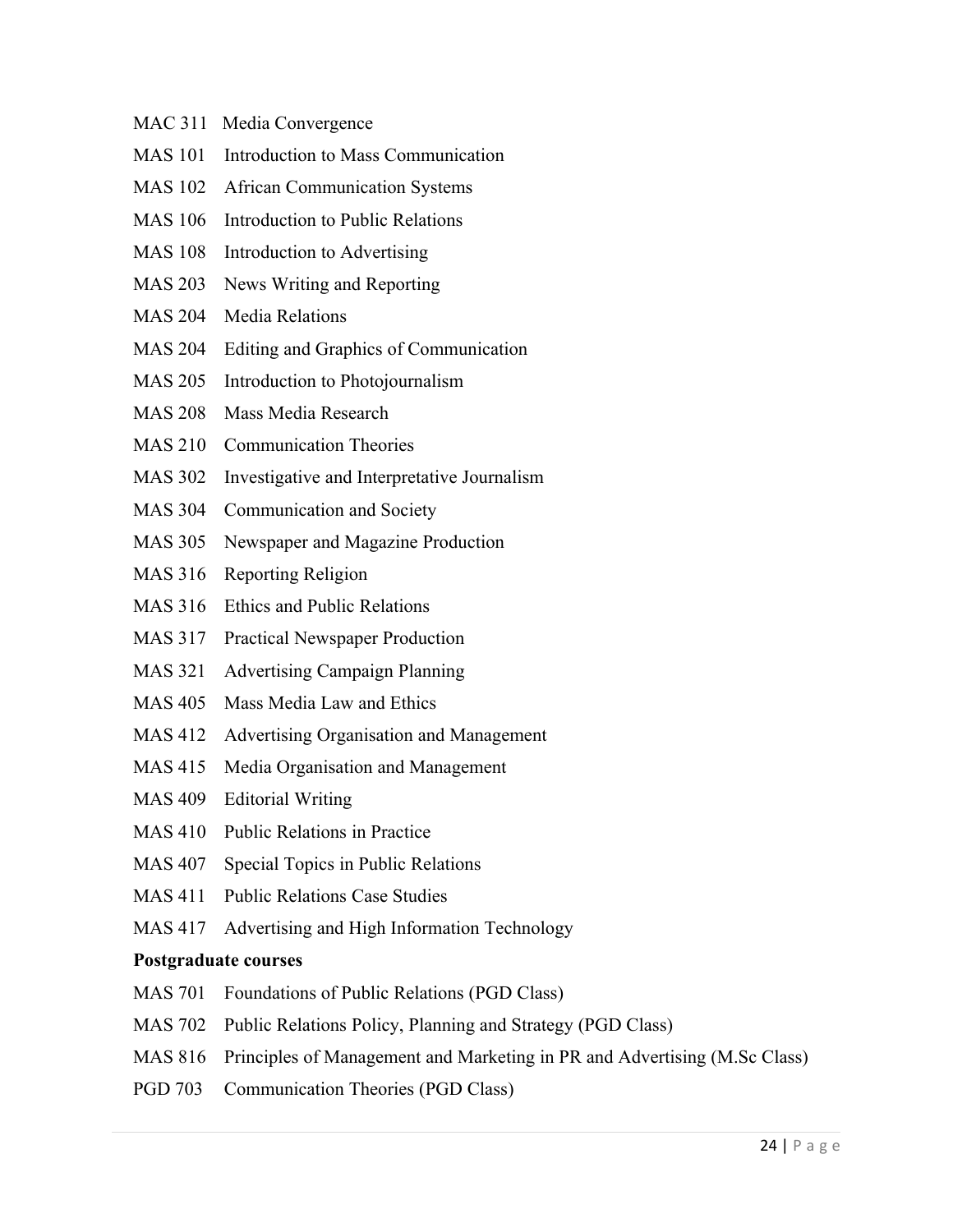- MAC 809 Media Organisation and Management (M.Sc Class)
- MAC 831 Ethics & Social Responsibility in PRAD (M.Sc Class)
- MAC 801 Global Media System (M.Sc Class)
- PGR 706 Research Methods in Communication (PGD Class)
- MAC 824 Newspaper/Mag Management Production (M.Sc Class)
- EHS 823 Environmental Journalism (M.Sc Class in Environmental Health Science)
- MAC 808 Advanced Media Law and Media Ethics (M.Sc Class)
- MAC 860 Health and Environmental Communication (M.Sc Class)
- MAC 801 Advanced Mass Communication Theories (M.Sc Class)
- MAC 847 Managing Advertising and PR Organisations (M.Sc Class)

#### **OTHER ACADEMIC ASSIGNMENTS OUTSIDE THE UNIVERSITY**

- i. **Member/Reviewer,** Scientific and Technical Committee & Editorial Review Board on Humanities and Social Sciences for the World Academy of Science, Engineering and Technology (**WASET**)
- ii. **Member/Reviewer,** Peer Review Panel**:** *Malaysian Journal of Media Studies*2015-date Task: Reviewing articles submitted for publication consideration in *Malaysian Journal of Media Studies.*
- iii. **Member of Editorial Board,** World Journal of Social Science (http://www.sciedu.ca/journal/index.php/wjss/about/editorialTeam) 2016 - 2018 Task: Reviewing articles submitted for publication consideration in World Journal of Social Science.

#### iv. **Reviewer: Journal of Communication and Media Research**

Task: Reviewing articles submitted for publication consideration in Journal of Communication and Media Research

# v. **Reviewer: Journal of Media and Mass Communication** Task: Reviewing articles submitted for publication consideration in Journal of Media and Mass Communication

vi. **Reviewer: Global Health Promotion**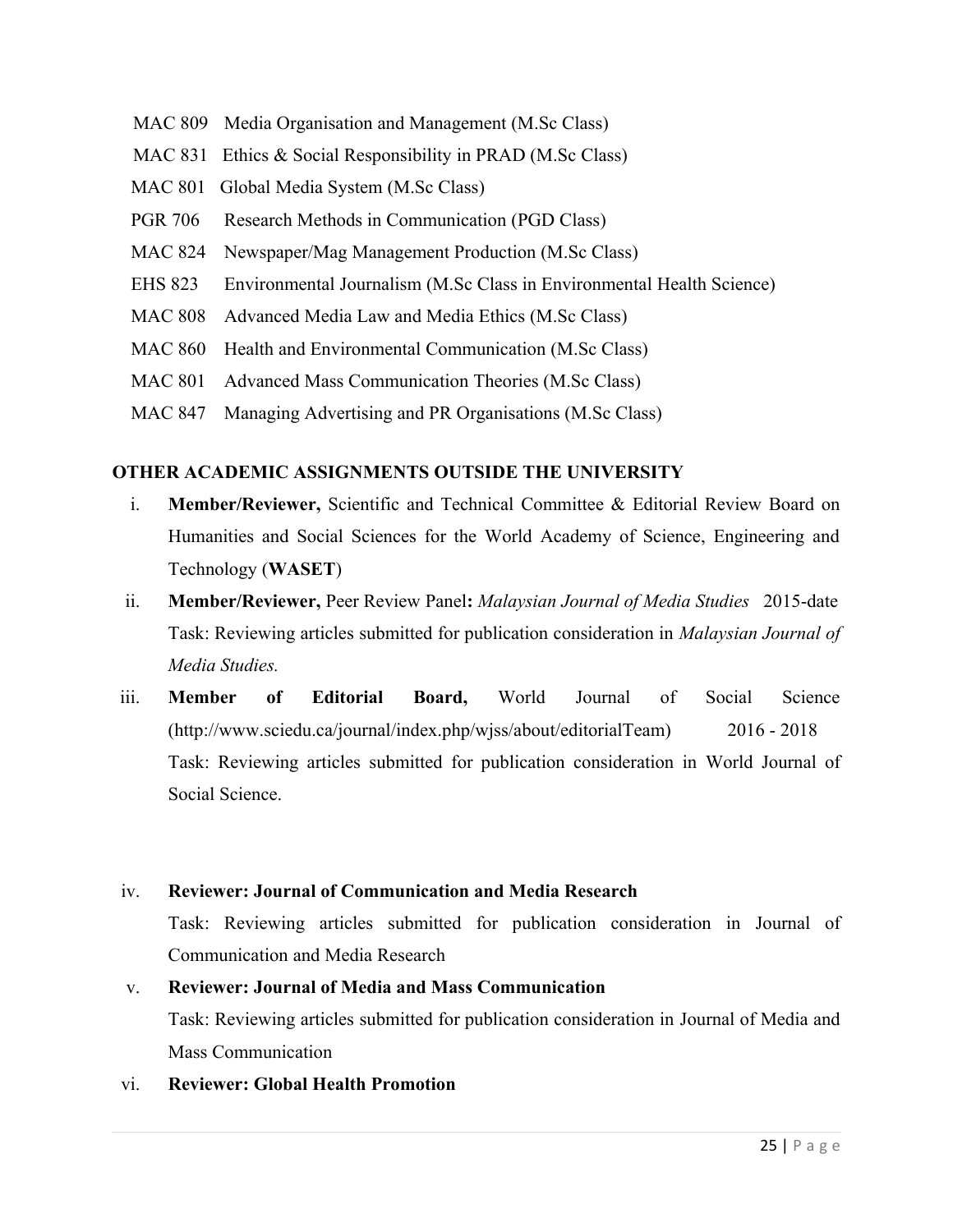Task: Reviewing articles submitted for publication consideration in Journal of Media and Mass Communication

# vii. **Reviewer: Journal of Communication and Media Review** Task: Reviewing articles submitted for publication consideration in Journal of Communication and Media Review

#### viii. **Reviewer: Babcock Journal of Mass Communication**

Task: Reviewing articles submitted for publication consideration in Journal of Communication and Media Review

#### **COMMUNITY DEVELOPMENT ACTIVITIES**

- i. Founder and National Coordinator: **The Regenerate Initiative** (Tri) for Community health and Youth Development. An NGO focusing on community health and youth development.
- i. President: Greatways Empowerment Club- An economic and poverty alleviation club based in Sagamu, Ogun State, Nigeria. 2018-till date
- ii. National Public Relations Officer, Ofin High School Alumni, 2016-2020.
- iii. Secretary, Board of Governors: Pride of Faith Academy, Sagamu, Nigeria: 2015 till date
- iv. Chairman, School Management Board: Pride of Faith Academy Sagamu, Nigeria: 2015 till date
- v. Member, Board of Trustee (BOT), Pride of Faith Academy Sagamu, Nigeria: 2015-till date
- vi. Vice President: 2013-2015: University of Canterbury Muslim Students Association (UCMUSA) Christchurch, New Zealand.
- vii. President: 2009-2013: Greatways Empowerment Club- An economic and poverty alleviation club based in Sagamu, Ogun State, Nigeria.
- viii. Secretary: 2012 till date; Board of Trustees (BOT): Greatways Empowerment Club- An economic and poverty alleviation club based in Sagamu, Ogun State, Nigeria.
- ix. Assistant General Secretary: 2010-2012: Parents Teachers' Association (PTA), Onigegeara Group of Schools, Isara Remo, Ogun State Nigeria.
- x. Head, Media and Publicity: 2009-2011, Remo Ambassadors- A Community-Based Development Organisation, Ogun State Nigeria.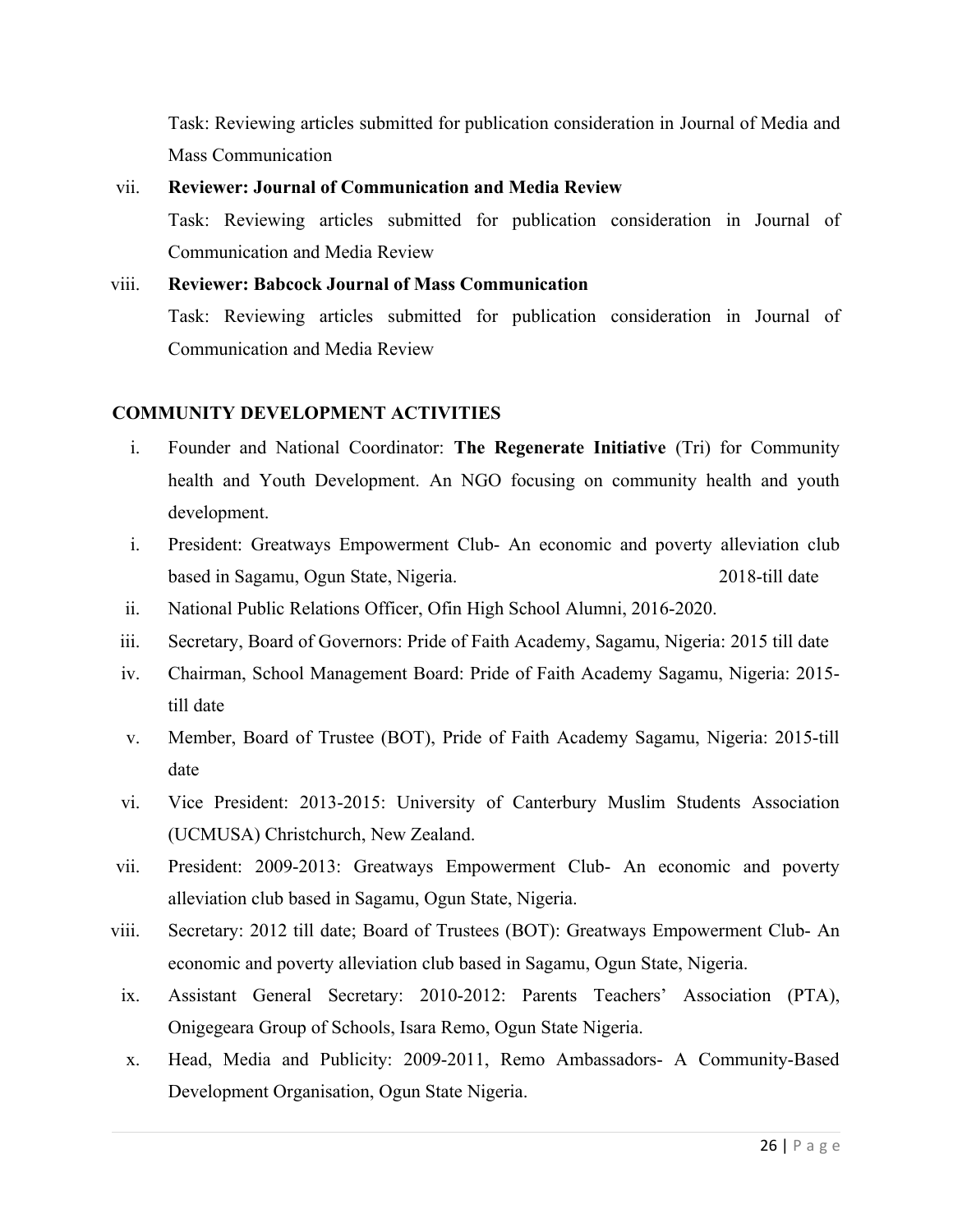- xi. General Secretary: 2008-2010: Muslim Students Society of Nigeria, Ogun State Area Unit, Nigeria.
- xii. General Secretary: 1998-2008: Muslim Students Society of Nigeria, Remo Area Council, Ogun State Nigeria.

#### **REFEREES**

**Prof. Lai Oso** School of Communication Lagos State University, Lagos State, Nigeria.